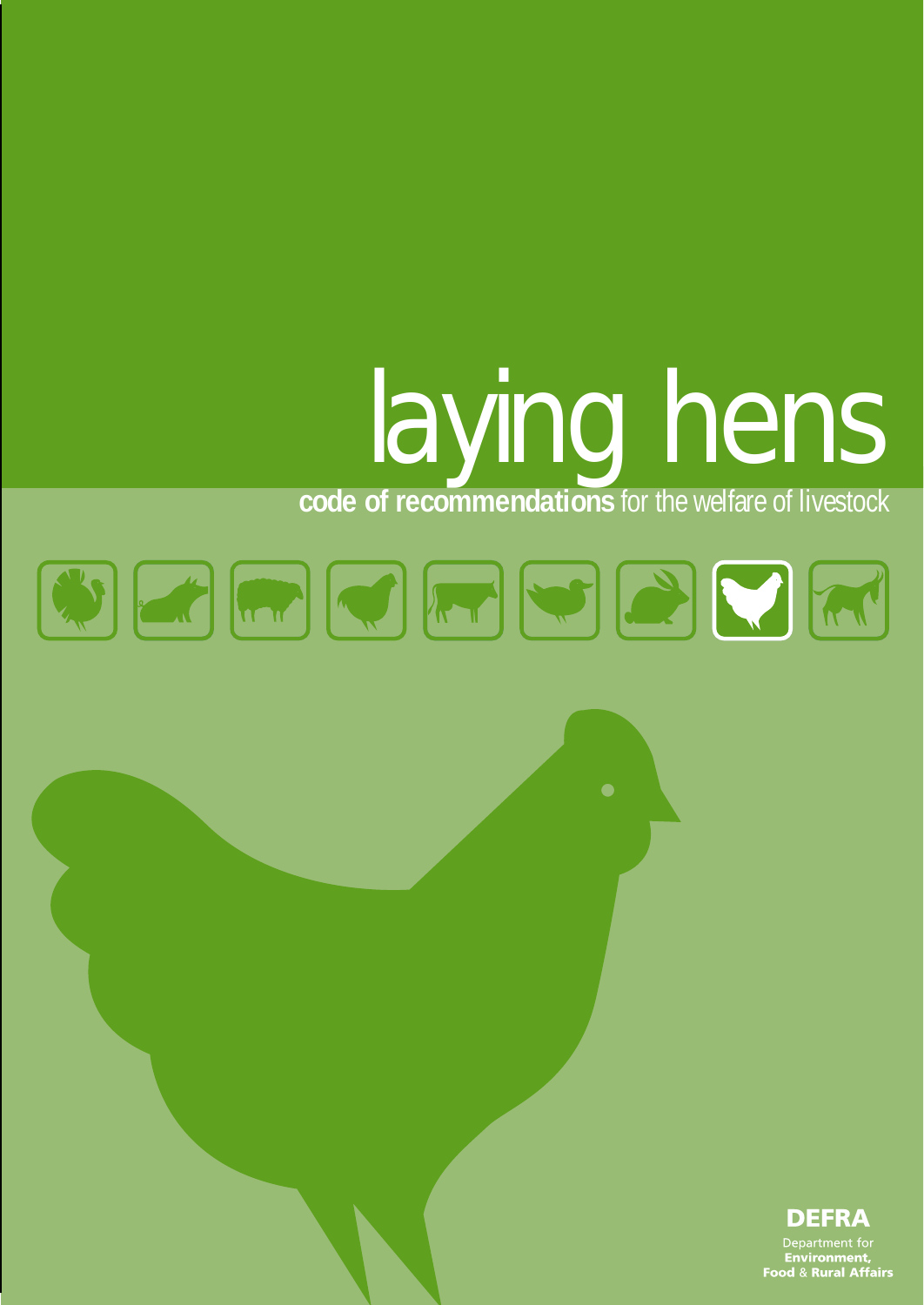#### CODE OF RECOMMENDATIONS FOR THE WELFARE OF LIVESTOCK:

#### LAYING HENS

#### NOTE

After consultation, this Code,(which consists of paragraphs 1 to 82), has been put before **A**both Houses of Parliament for authority to issue it under Section 3 of the Agriculture (Miscellaneous Provisions) Act 1968.

This Section allows "the Ministers" to produce codes of recommendations for the welfare of livestock, and to issue such codes once they have been approved in draft by both Houses of Parliament. However, the original definition of "the Ministers" (see section 50 of the 1968 Act) has been changed to reflect devolution for Scotland and Wales and the creation of the Department for Environment, Food and Rural Affairs. In England, the powers of "the Ministers" were first transferred to the Minister of Agriculture, Fisheries and Food by the Transfer of Functions (Agriculture and Food) Order 1999 (S.I. 1999/3141) and then transferred to the Secretary of State by the Ministry of Agriculture, Fisheries and Food (Dissolution) Order 2002 (S.I 2002/794).

In Scotland, the powers of "the Ministers" had previously been transferred to the Scottish Ministers by Section 53 of the Scotland Act 1998 (1998 c.46) and, in Wales, the powers of "the Ministers" had previously been transferred to the National Assembly for Wales by article 2 (a) of the National Assembly for Wales (Transfer of Functions) Order 1999 (S.I. 1999/672).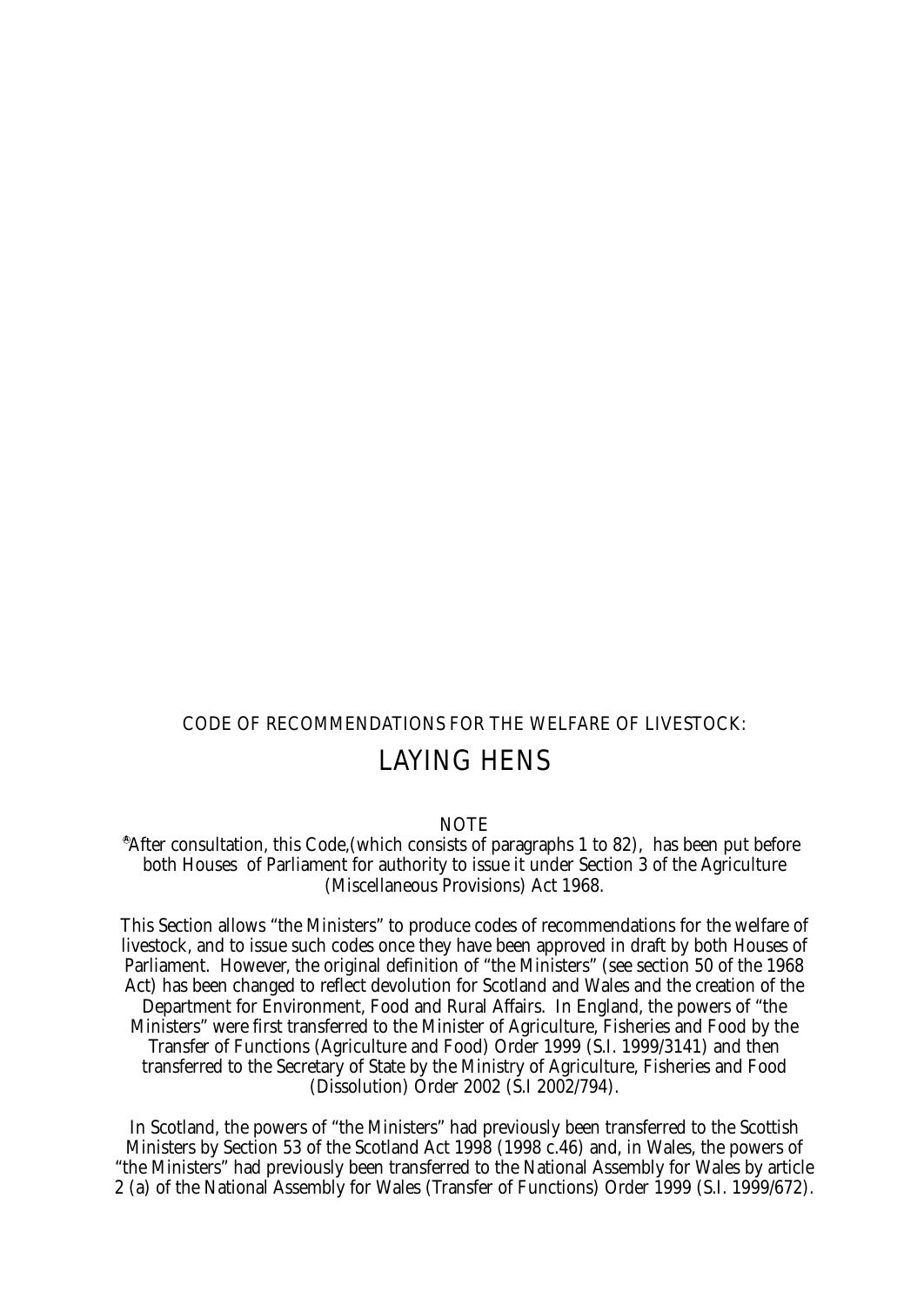| <b>CONTENTS</b>                                                                                                                                                                             | Page                                                      | Paragraphs                                                                          |
|---------------------------------------------------------------------------------------------------------------------------------------------------------------------------------------------|-----------------------------------------------------------|-------------------------------------------------------------------------------------|
| <b>Preface</b>                                                                                                                                                                              | $\overline{2}$                                            |                                                                                     |
| <b>Introduction</b>                                                                                                                                                                         | $\overline{5}$                                            | $1 - 4$                                                                             |
| <b>Stockmanship and Staffing</b>                                                                                                                                                            | $6\phantom{1}6$                                           | $5 - 11$                                                                            |
| <b>Inspection</b>                                                                                                                                                                           | $\overline{7}$                                            | $12 - 15$                                                                           |
| <b>Disease Treatment</b>                                                                                                                                                                    | 8                                                         | $16 - 18$                                                                           |
| <b>Record Keeping</b>                                                                                                                                                                       | 9                                                         | $19 - 20$                                                                           |
| <b>Feed &amp; Water</b>                                                                                                                                                                     | 10                                                        | $21 - 29$                                                                           |
| <b>Freedom of Movement</b>                                                                                                                                                                  | 12                                                        | $30 - 31$                                                                           |
| <b>Housing</b><br>General<br>Non-cage systems<br><b>Conventional cages</b><br><b>Enriched cages</b><br><b>Environment</b><br>Ventilation and temperature<br>Light<br>Litter<br><b>Noise</b> | 13<br>14<br>$\overline{15}$<br>15<br>17<br>17<br>18<br>18 | $32 - 37$<br>$38 - 44$<br>45 - 47<br>48 - 49<br>$50 - 53$<br>$54 - 56$<br>$57 - 59$ |
| Animals with access to open runs                                                                                                                                                            | 19                                                        | 60<br>66<br>$\omega_{\rm c}$                                                        |
| <b>Automatic or mechanical equipment</b>                                                                                                                                                    | 20                                                        | $67 -$<br>69                                                                        |
| <b>Mutilations</b>                                                                                                                                                                          | 21                                                        | $70 - 72$                                                                           |
| <b>Breeding procedures</b>                                                                                                                                                                  | 22                                                        | 73                                                                                  |
| <b>Catching and transport</b>                                                                                                                                                               | 23                                                        | $74 - 82$                                                                           |
| <b>Appendix</b><br><b>References</b><br><b>Useful publications</b><br><b>Further information</b>                                                                                            | 25<br>26<br>27                                            |                                                                                     |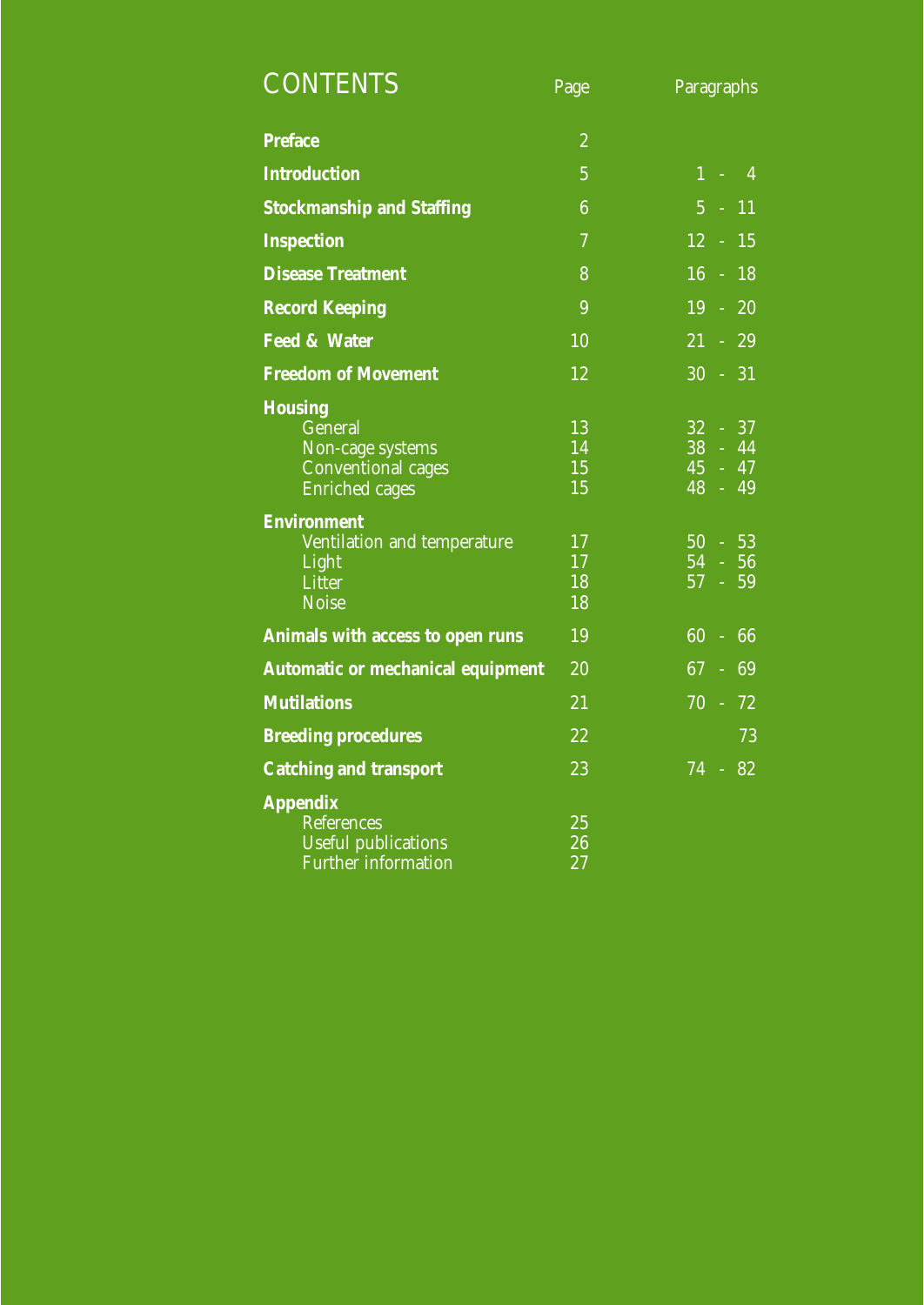This preface is not part of the Code but is intended to explain its purpose and to indicate the broad considerations upon which it is based. Similarly, the legislation quoted in boxes throughout the document is not part of the Code but is intended to highlight some of the legal requirements. The law, as quoted in these boxes, is that in force either on the date of publication or reprinting of the Code (please turn to the back cover for this information). Readers should be aware that any of the legal requirements quoted might be subject to change - they should seek confirmation before assuming that these are an accurate statement of the law currently in force.

Regulation 10 of the Welfare of Farmed Animals (England) Regulations 2000 (S.I. 2000 No. 1870) provides that:

Any person who employs or engages a person to attend to animals shall ensure that the person attending to the animals:

- is acquainted with the provisions of all relevant statutory welfare codes relating to the animals being attended to;
- has access to a copy of those codes while he is attending to the animals; and
- has received instruction and guidance on those codes.

Any person who keeps animals, or who causes or knowingly permits animals to be kept, shall not attend to them unless he has access to all relevant statutory welfare codes relating to the animals while he is attending to them, and is acquainted with the provisions of those codes.

In Regulation 2 it states that "statutory welfare code" means a code for the time being issued under Section (Miscellaneous Provisions) Act 1968.

To cause unnecessary pain or unnecessary distress to any livestock on agricultural land is an offence under Section 1(1) of the Agriculture (Miscellaneous Provisions) Act 1968. The breach of a code provision, whilst not an offence

in itself, can nevertheless be used in evidence as tending to establish the guilt of anyone accused of causing the offence of causing unnecessary pain or distress under the Act (Section 3(4)).

Regulation 3(1) of the Welfare of Farmed Animals (England) Regulations 2000 (S.I. 2000 No.1870) states that owners and keepers of animals shall take all reasonable steps:

- to ensure the welfare of the animals under their care; and
- to ensure that the animals are not caused any unnecessary pain, suffering or injury.

Regulation 3(3) of the Welfare of Farmed Animals (England) Regulations 2000 (S.I. 2000 No. 1870) states that:

- In deciding whether the conditions under which animals are being bred or kept comply with the requirements set out in Schedule 1 of the Regulations, the owner and keeper of the animals shall have regard to their species, and to their degree of development, adaptation and domestication, and to their physiological and<br>ethological needs in accordance with needs in accordance with established experience and scientific knowledge.

Regulation 11 of the Welfare of Farmed Animals (England) Regulations 2000 (S.I. 2000 No. 1870) states that:

- Where an authorised person considers that animals are being kept in a way which is likely to cause unnecessary pain, suffering or injury, or in any other way in contravention of any provision of these Regulations, he may serve a notice on the person appearing to him to be in charge of the animals requiring that person, within the period stated in the notice, to take any action that the authorised person considers to be reasonably necessary to ensure compliance with these Regulations and the authorised person shall give his reasons for requiring that action to be taken.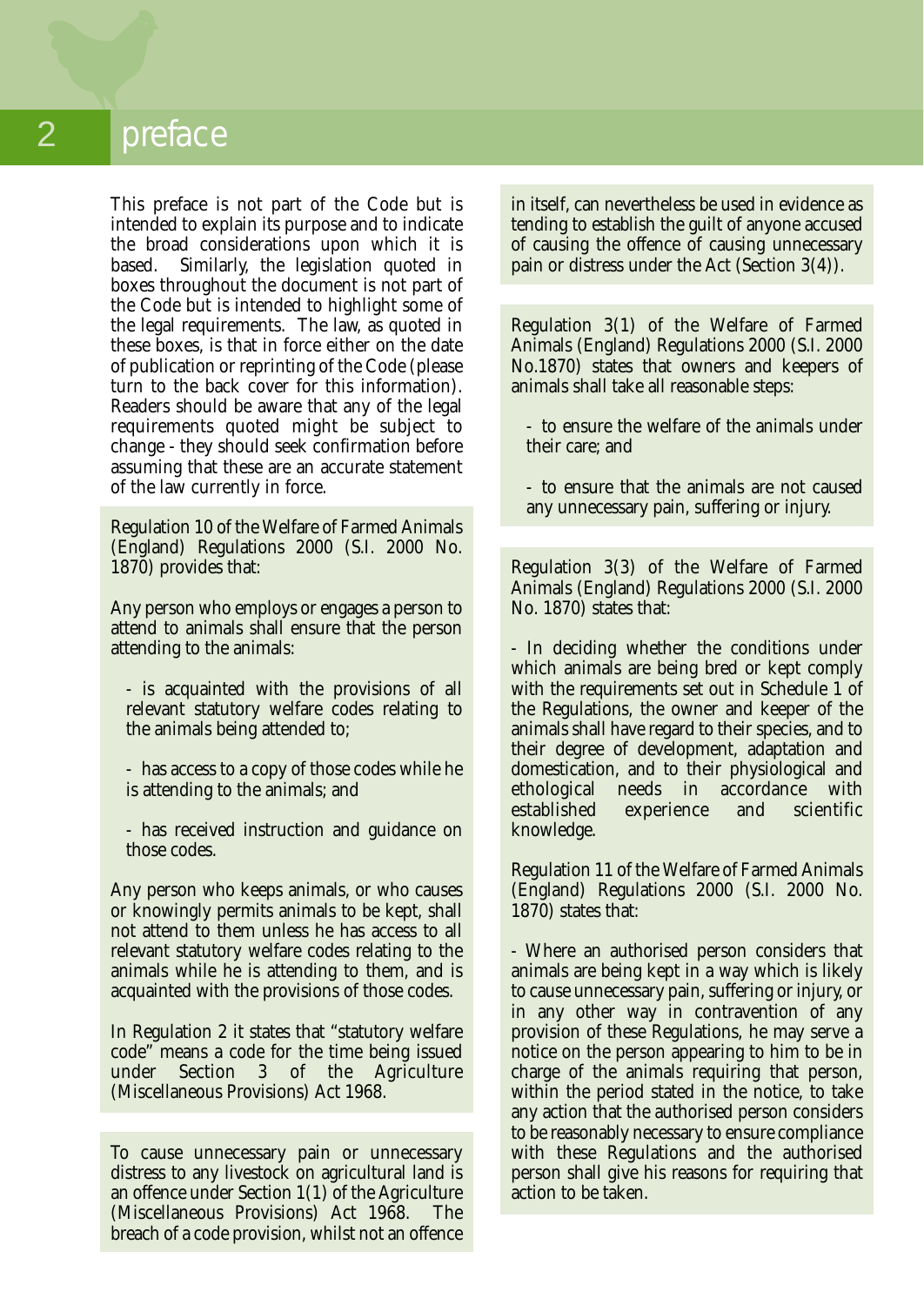Regulation 13 (2) of the Welfare of Farmed Animals (England) Regulations 2000 (S.I. 2000 No. 1870) states that:

- In any proceedings against an owner or keeper of animals for a failure to comply with Regulation 3(1) or 3(2), the owner or keeper as the case may be, may rely on his compliance with any relevant recommendation contained in a statutory welfare code as tending to establish his compliance with the relevant regulation.

The Code is intended to encourage all those who care for farm animals to adopt the highest standards of husbandry. Without good stockmanship, animal welfare can never be adequately protected. Adherence to these recommendations will help flock-keepers to reach the required standard.

The welfare of laying hens is considered within a framework, elaborated by the Farm Animal Welfare Council, and known as the 'Five Freedoms'. These form a logical basis for the assessment of welfare within any system, together with the actions necessary to safeguard welfare within the constraints of an efficient livestock industry.

#### **The Five Freedoms are:**

1.FREEDOM FROM HUNGER AND THIRST - by ready access to fresh water and a diet to maintain full health and vigour;

#### 2.FREEDOM FROM DISCOMFORT

- by providing an appropriate environment including shelter and a comfortable resting area;

#### 3.FREEDOM FROM PAIN, INJURY OR DISEASE

- by prevention or rapid diagnosis and treatment;

#### 4.FREEDOM TO EXPRESS NORMAL BEHAVIOUR

- by providing sufficient space, proper facilities and company of the animals' own kind;

5.FREEDOM FROM FEAR AND DISTRESS - by ensuring conditions and treatment to avoid mental suffering.

In acknowledging these freedoms, those who have care of livestock should practise: -

- caring and responsible planning and management;

- skilled, knowledgeable and conscientious stockmanship;

- appropriate environmental design (for example, of the husbandry system);

- considerate handling and transport;
- humane slaughter.

The Protection of Animals Acts (the Protection of Animals Acts 1911- 1988 and the Protection of Animals (Amendment) Act 2000) contain the general law relating to cruelty to animals. Broadly it is an offence (under Section 1 of the 1911 Act) to be cruel to any domestic or captive animal by anything that is done or omitted to be done.

Section 12(2) of the 1911 Act empowers a police constable to place, in safe custody, animals in the charge of persons apprehended for an offence under the Act until the end of proceedings or the court orders the return of the animals. The reasonable costs involved, including any necessary veterinary treatment, are recoverable by the police from the owner upon conviction.

Under section 1 of the Protection of Animals (Amendment) Act 1954, as amended by the 1988 Act, the court has the power to disqualify a person convicted under these Acts from having custody of any animal. The ban can specify a particular kind of animal or all animals for such period as the court thinks fit.

The Protection of Animals (Amendment) Act 2000 supplements the 1911 Act by allowing a court to make an order relating to the care, disposal or slaughter of animals kept for commercial purposes that are the subject of a prosecution brought under the 1911 Act by a 'prosecutor'. A ' prosecutor' is defined in the 2000 Act to include certain public bodies that conduct prosecutions (Crown Prosecution Service, government departments and local authorities) and any person or bodies approved by DEFRA or National Assembly for Wales. The 2000 Act then allows reasonable costs to be recovered from the owner by the 'prosecutor'.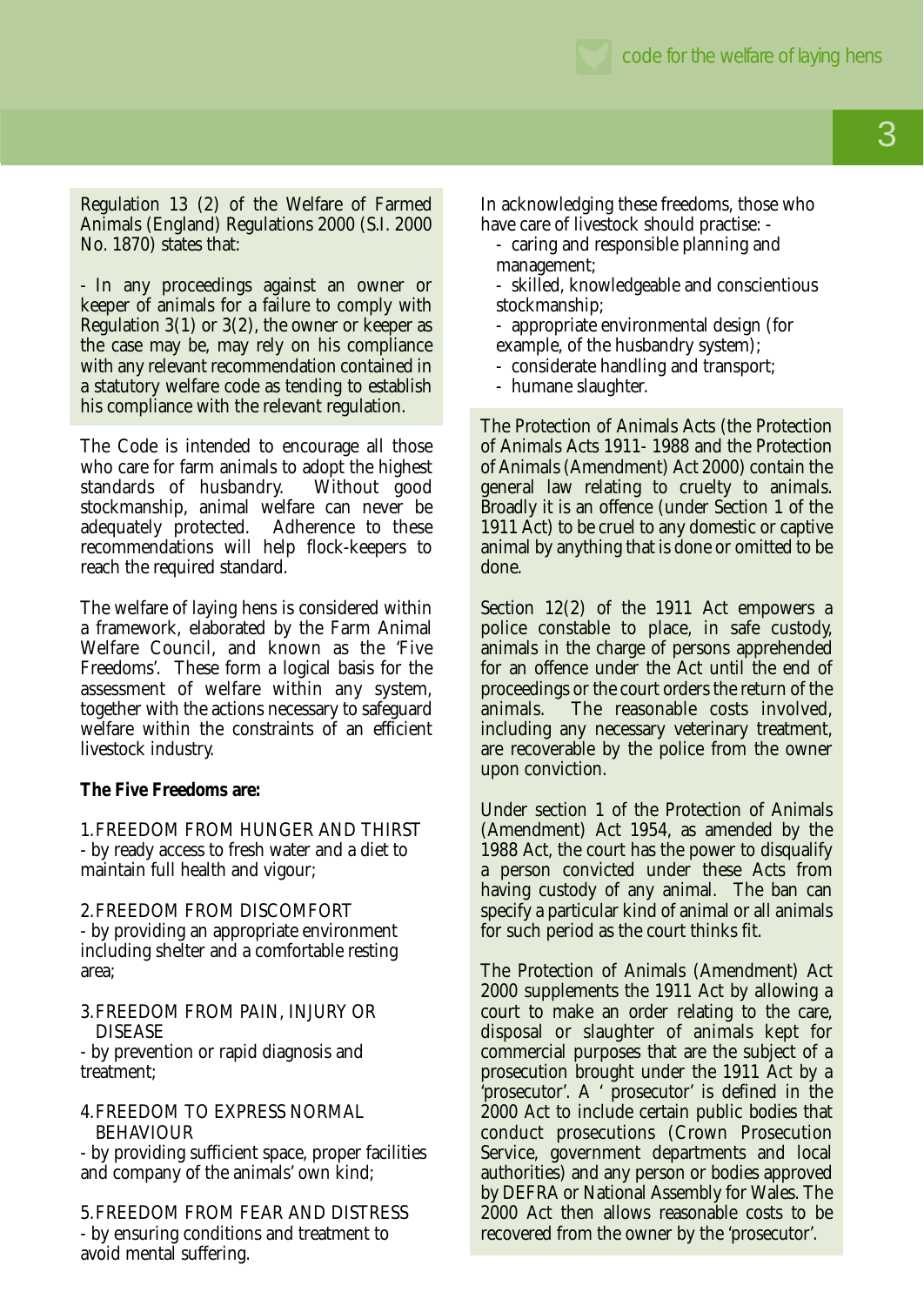This Code applies in England only and has been issued by the Secretary of State for the Department of Environment, Food and Rural Affairs (following approval in draft by both Houses of Parliament). It replaces (also as regards England only) that part of the existing Domestic Fowls Code (issued in 1987), relating to the welfare of laying hens.

Similar Codes are being produced in Scotland, Wales and Northern Ireland. Until these new Codes are issued, the existing Domestic Fowls Code will continue to apply in Scotland and Wales. Separate arrangements exist in Northern Ireland.

**THIS WELFARE CODE WAS ISSUED ON 22nd July 2002**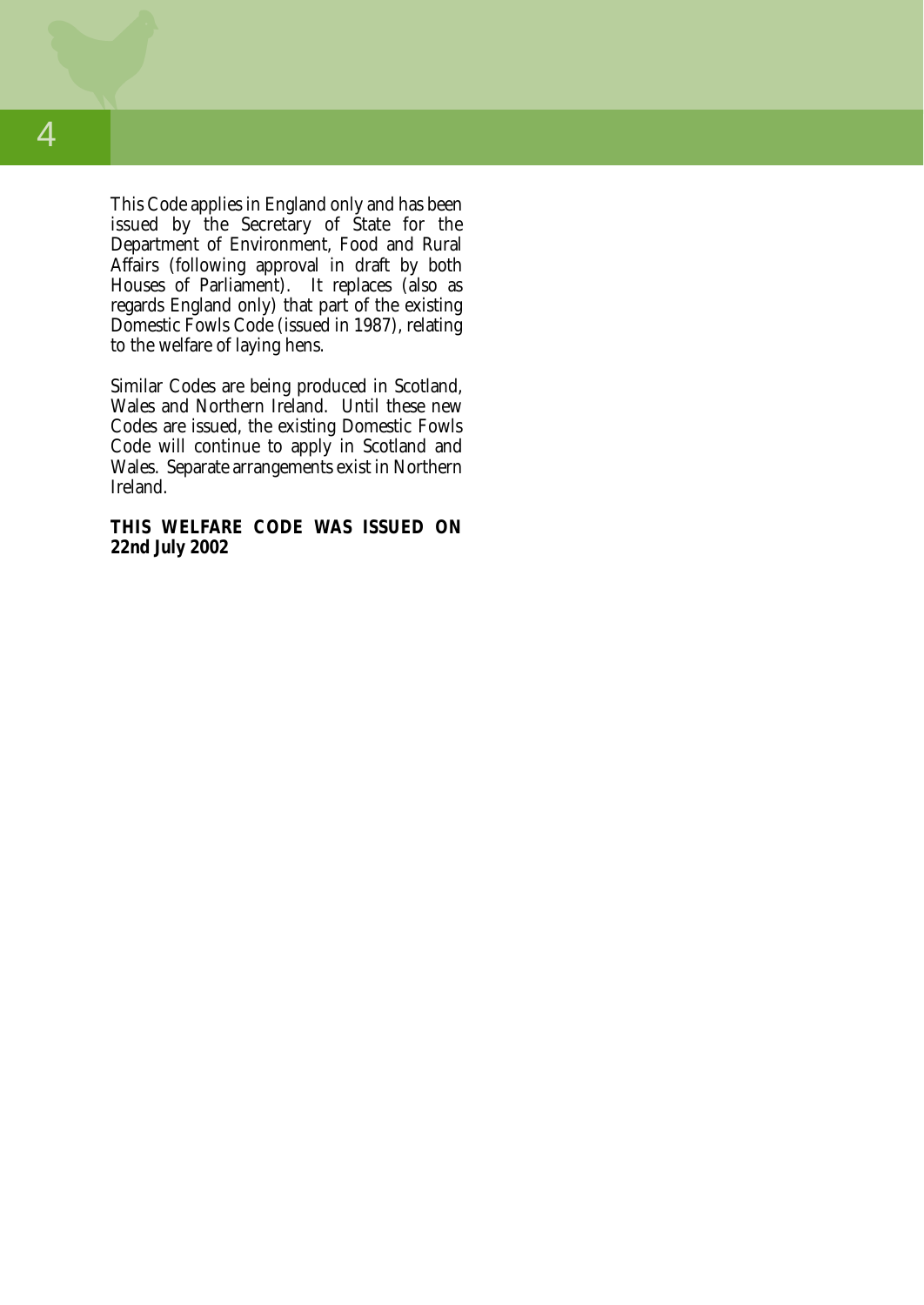## introduction

- This code (which applies in England only) 1 applies to laying hens kept in various production systems. For the purposes of this code "flock-keeper" means the owner of the birds or the person responsible for looking after them. The recommendations are relevant to laying hens in all types of husbandry system, although a different balance of welfare benefits and dis-benefits applies to birds kept in different systems. Following these recommendations will help to ensure that the welfare of the birds is safeguarded.
- No person should operate or set up a laying hen 2 unit unless the welfare of all the birds can be safeguarded. This can be achieved by ensuring that the buildings and equipment, and the skills and ability of the flock-keeper, are appropriate to the husbandry system and the number of birds to be kept.
- 3 The relevant animal welfare legislation applies to owners as well as any person looking after the birds on their behalf, wherever the birds are located. A written contract can be of value in ensuring that all parties are clear about their responsibilities in respect of welfare. However, the obligations imposed by law will still apply.
- The strain of bird selected must be suitable for 4 the production system.

The Welfare of Farmed Animals (England) (Amendment) Regulations 2002 (S.I. 2002 No.1646) lays down minimum standards for the protection of laying hens.

This does not apply to:

- establishments with fewer than 350 laying hens

Such establishments shall, however, continue to be subject to the relevant requirements of Directive 98/58/EC, which has been made into law in England by the Welfare of Farmed Animals (England) Regulations 2000 (S.I. 2000 No.1870) as referred to in the text below.

Regulation 2 (1) of the Welfare of Farmed Animals (England)(Amendment) Regulations 2002 (S.I. 2002 No.1646) provides the following definitions:

"laying hen" - means a hen of the species *Gallus gallus* which has reached laying maturity and is kept for production of eggs not intended for hatching;

"litter" - means any friable material enabling the hens to satisfy their ethological needs;

"nest" - means a separate space for egg laying, the floor components of which may not include wire mesh that can come into contact with the birds, for an individual hen or a group of hens;

"usable area" - means an area, other than any nesting area, used by laying hens at least 30cm wide with a floor slope not exceeding 14%, and with headroom of at least 45cm.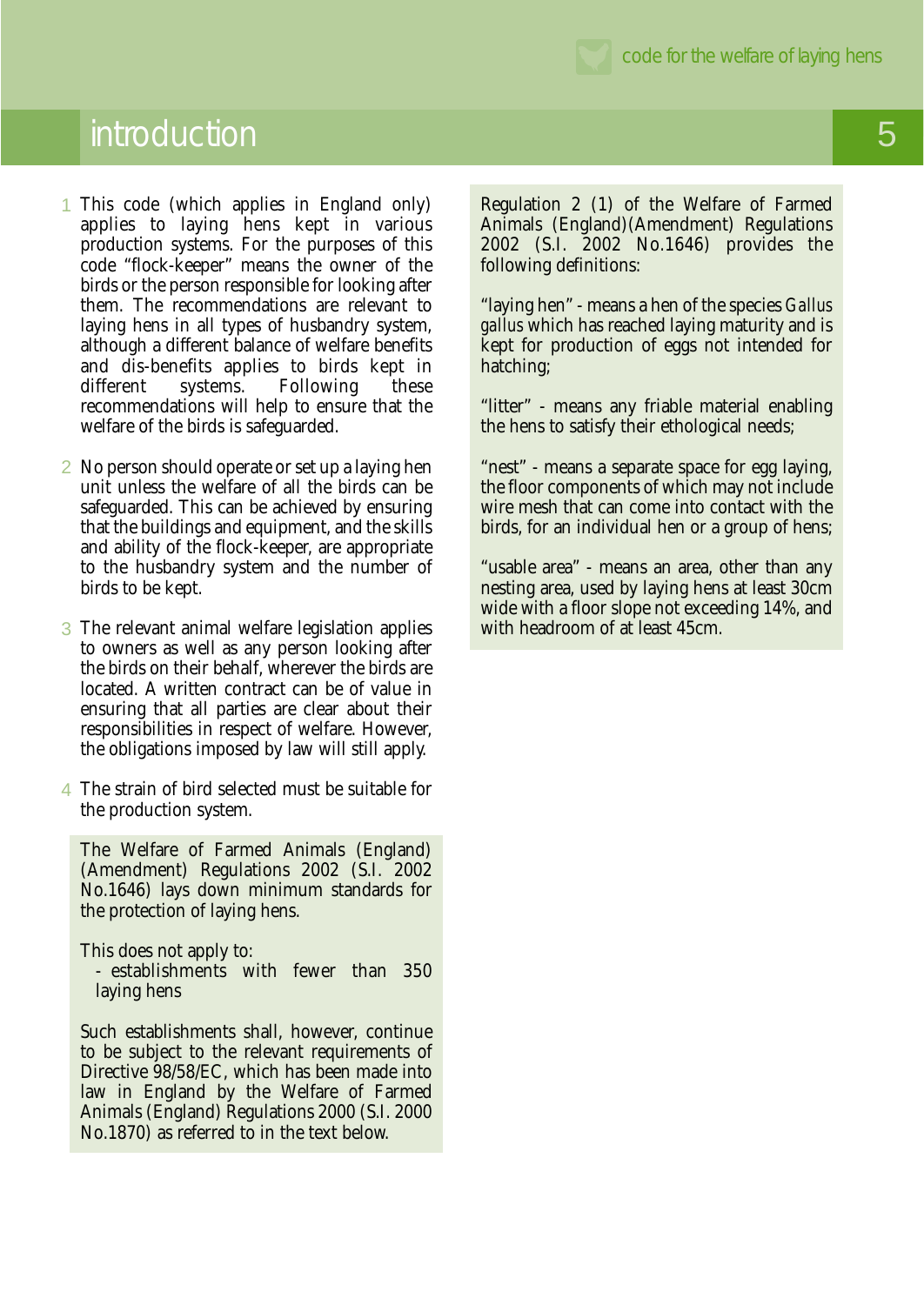Schedule 1, Paragraph 1 of the Welfare of Farmed Animals (England) Regulations 2000 (S.I. 2000 No.1870) states that:

- Animals shall be cared for by a sufficient number of staff who possess the appropriate ability, knowledge and professional competence.

- 5 It is essential that sufficient, well-motivated and competent personnel are employed to carry out all necessary tasks. Staff should be well managed and supervised, fully conversant with the tasks they will be required to undertake and competent in the use of any equipment.
- 6 All flock-keepers should demonstrate full understanding of the welfare needs and basic biology of the birds and have shown that they are capable of safeguarding them under all foreseeable conditions before being given responsibility for a flock. A good flock-keeper will have a compassionate and humane attitude, will be able to anticipate and avoid many potential welfare problems, and have the ability to identify those that do occur and respond to them promptly.
- Staff, including those employed by contractors, 7 should be given appropriate training. This requires the acquisition of specific stockmanship skills which may be developed on-farm, working with an experienced person, or by following a course offered by a suitable training provider. Flock-keepers should demonstrate competence and understanding before they are given responsibility for the birds. Training should continue throughout the duration of the employment, and suitable refresher courses should be undertaken regularly. Wherever possible, the training should be of a type which leads to formal recognition of competence.
- 8 A training plan should be implemented to ensure that those working with laying hens recognise not only normal behaviour and good health but also signs of illness or disease or impending health problems. If specialised tasks are to be performed, for example vaccination or humane culling, then specific training should be given. Alternatively, the services of a

competent contractor using trained staff should be obtained.

- 9 Staff should establish a methodical routine in completing the range of tasks involved in keeping laying hens. As part of this they should be particularly vigilant in checking that the systems are operating properly and birds are behaving normally. This will enable flockkeepers to detect problems in their earliest stages and acquire a good understanding of the action to be taken if a problem is noticed. If the cause is not obvious, or if the flock-keeper's action is not effective, immediate veterinary or technical advice should be obtained.
- 10 It is essential to ensure that enough time is available within the flock-keepers daily work routine for birds to be properly inspected and for any remedial action to be taken. The flockkeeper should have adequate knowledge of the husbandry system used to be able to appreciate the suitability of the total environment for the birds' health and welfare. The system used, the number of birds kept and their stocking rate should depend on the suitability of the conditions and the skill of the flock-keeper.
- Young birds should be given, where possible, appropriate experience of management practices (e.g. particular feeding and watering systems) and environmental conditions (e.g. natural light, perches, litter) to enable them to adapt to the husbandry systems which they will encounter later in life. In order to develop a positive relationship between man and bird there shall be frequent, quiet but close approach from an early age. 11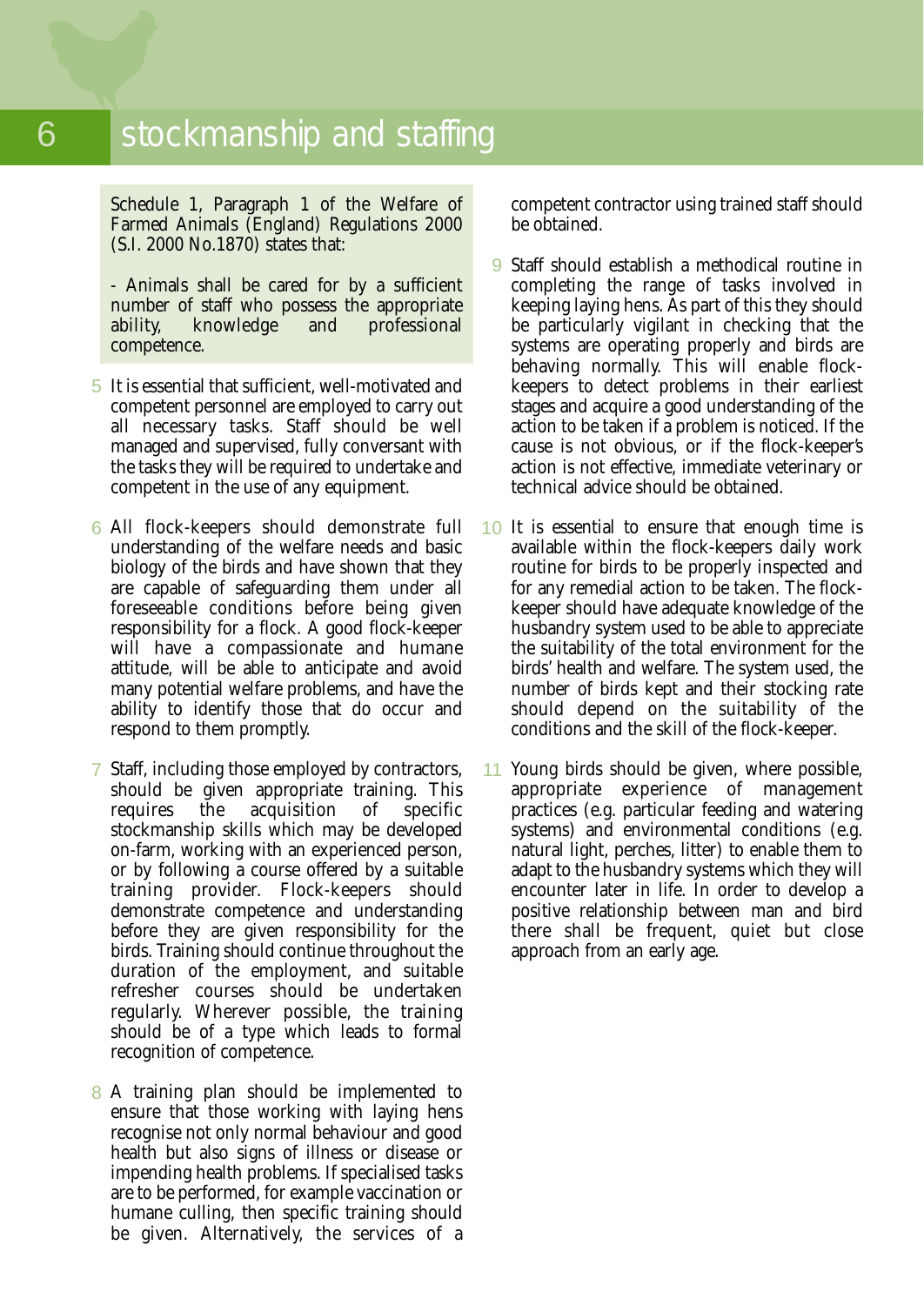### inspection

Schedule 1, paragraph 2 of the Welfare of Farmed Animals Regulations (England) 2000 (S.I. 2000 No. 1870) requires that:

- All animals kept in husbandry systems in which their welfare depends on frequent human attention shall be thoroughly inspected at least once a day to check that they are in a state of well-being.

- Animals kept in systems other than husbandry systems in which their welfare depends on frequent human attention shall be inspected at intervals sufficient to avoid any suffering.

Schedule 1, paragraph 3 states that:

Where animals are kept in a building adequate lighting (whether fixed or portable) shall be available to enable them to be thoroughly inspected at any time.

Schedule 3D, paragraph 1 of the Welfare of Farmed Animals (England) (Amendment) Regulations 2002 (S.I. 2002 No.1646) states that:

All hens must be inspected by the owner or person responsible for the hens at least once a day.

Schedule 3D, paragraph 6 of the Welfare of Farmed Animals (England) (Amendment) Regulations 2002 (S.I. 2002 No.1646) states that:

Accommodation comprising two or more tiers of cages must have devices or appropriate measures must be taken to allow inspection of all tiers without difficulty and facilitate the removal of hens.

12 A thorough inspection should take place at least once a day. Such inspections should be made independently of any automatic surveillance equipment. This inspection should be sufficiently thorough to detect illness and injury of individual hens, and special attention should be paid to bodily condition,

movements, respiratory distress, condition of plumage, eyes, skin, beak, legs, feet and claws, and where appropriate, combs and wattles. Attention should also be paid to the presence of external parasites, to the condition of droppings, to feed and water consumption, to growth and to egg production level. Where appropriate the birds should be encouraged to walk. Individual examination should be made of those birds for which the overall inspection indicates this to be necessary. A second daily inspection is recommended at a different time of day.

- 13 The healthy individual bird should have sounds and activity appropriate to its age, breed or type, clear bright eyes, good posture, vigorous movements if unduly disturbed, clean healthy skin, good feather condition, well formed shanks and feet, effective walking and active feeding and drinking behaviour.
- 14 The early signs of ill health may include changes in food and water intake, in preening, in 'chatter' and in activity. There may also be a drop in egg production and changes in egg quality such as shell defects.
- 15 Housing and Equipment must be designed so that all the birds can be clearly seen. Supplementary lighting may be needed for the inspection of birds in the bottom tier of cage systems.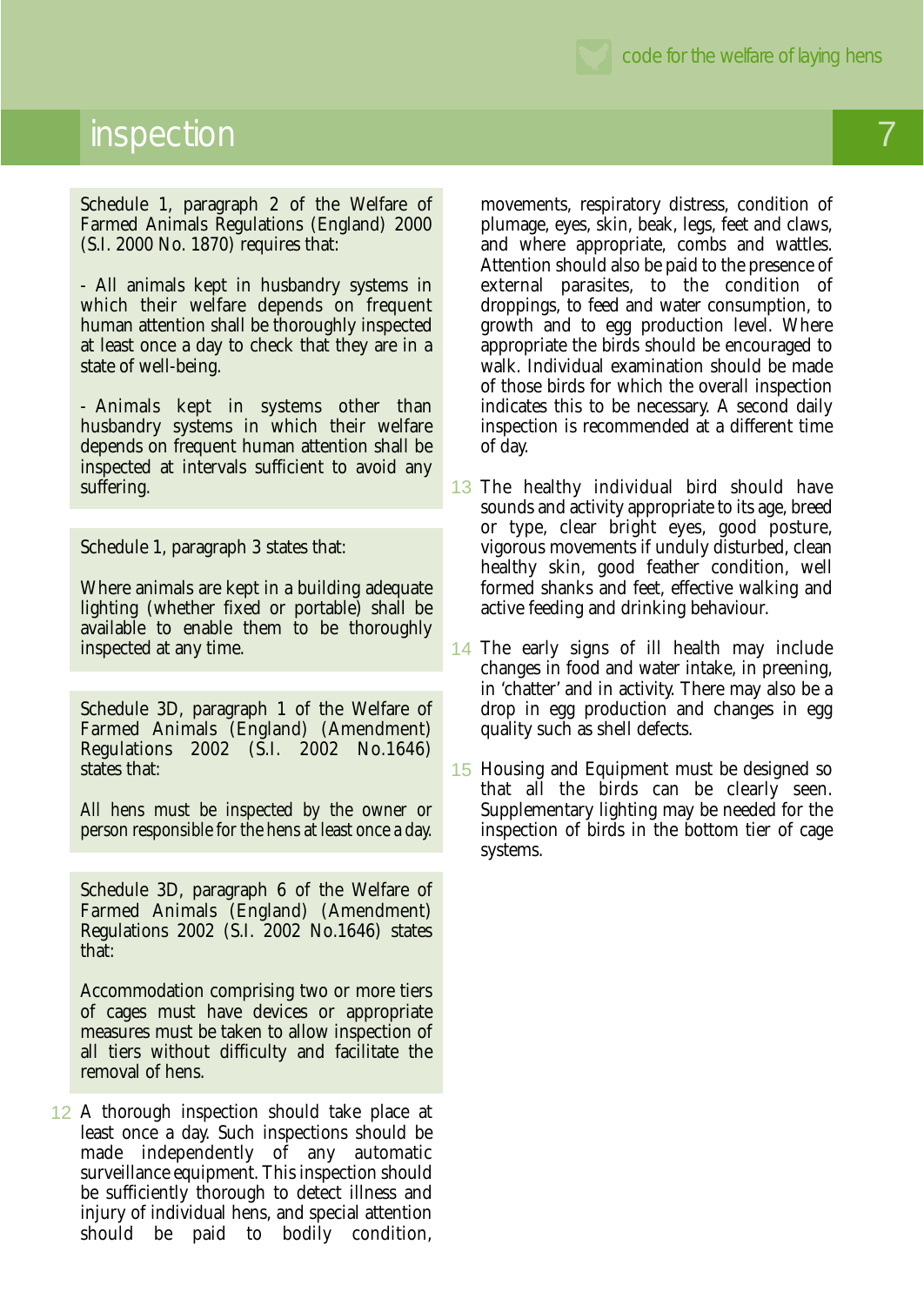8 disease treatment

Schedule 1, paragraph 5 of the Welfare of Farmed Animals (England) Regulations 2000 (S.I. No. 1870), states that any animals which appear to be ill or injured:

- shall be cared for appropriately without delay; and
- where they do not respond to such care, veterinary advice shall be obtained as soon as possible.

Schedule 1, paragraph 6 states:

Where necessary, sick or injured animals shall be isolated in suitable accommodation with, where appropriate, dry comfortable bedding.

Regulation 4 of the Welfare of Animals (Slaughter or Killing) Regulations 1995 (S.I. 1995 No. 731) requires that slaughter or killing is carried out in a way that does not cause the bird any avoidable excitement, pain or suffering and by staff who have the necessary knowledge and skill to perform the task humanely and efficiently. The permitted methods of killing poultry include decapitation and neck dislocation.

Schedule 3D paragraph 4 of the Welfare of Animals (England) (Amendment) Regulations 2002 (S.I. 2002 No.1646) states that:

Those parts of buildings, equipment and utensils which are in contact with the hens shall be thoroughly cleansed and disinfected regularly and in any case every time depopulation is carried out and before a new batch of hens is brought in. While the cages are occupied, the surfaces and all equipment shall be kept satisfactorily clean. Droppings must be removed as often as necessary and dead hens must be removed every day.

- 16 A health and welfare programme should be implemented for each unit which sets out health and husbandry activities. It should also establish management procedures and control measures to reduce the risk of infections and injury. The health and welfare programme should be developed with appropriate veterinary advice, reviewed against performance and updated accordingly.
- 17 If the poultry are apparently not in good health, or if they are showing obvious signs of behavioural alterations, the flock-keeper must take appropriate action without delay to establish the cause. If the immediate remedial action taken by the flock-keeper is not effective a veterinarian must be consulted and, if necessary, expert advice must be sought on other technical factors involved. Where there are signs of recurring injuries which may be related to the environment, these must be investigated and rectified as soon as possible to prevent any further damage to the birds.
- 18 Injured, sick or distressed birds must be treated without delay and if necessary separated from the rest of the flock in suitable accommodation available for this purpose, or killed in accordance with the legislation. Dead birds must be removed promptly.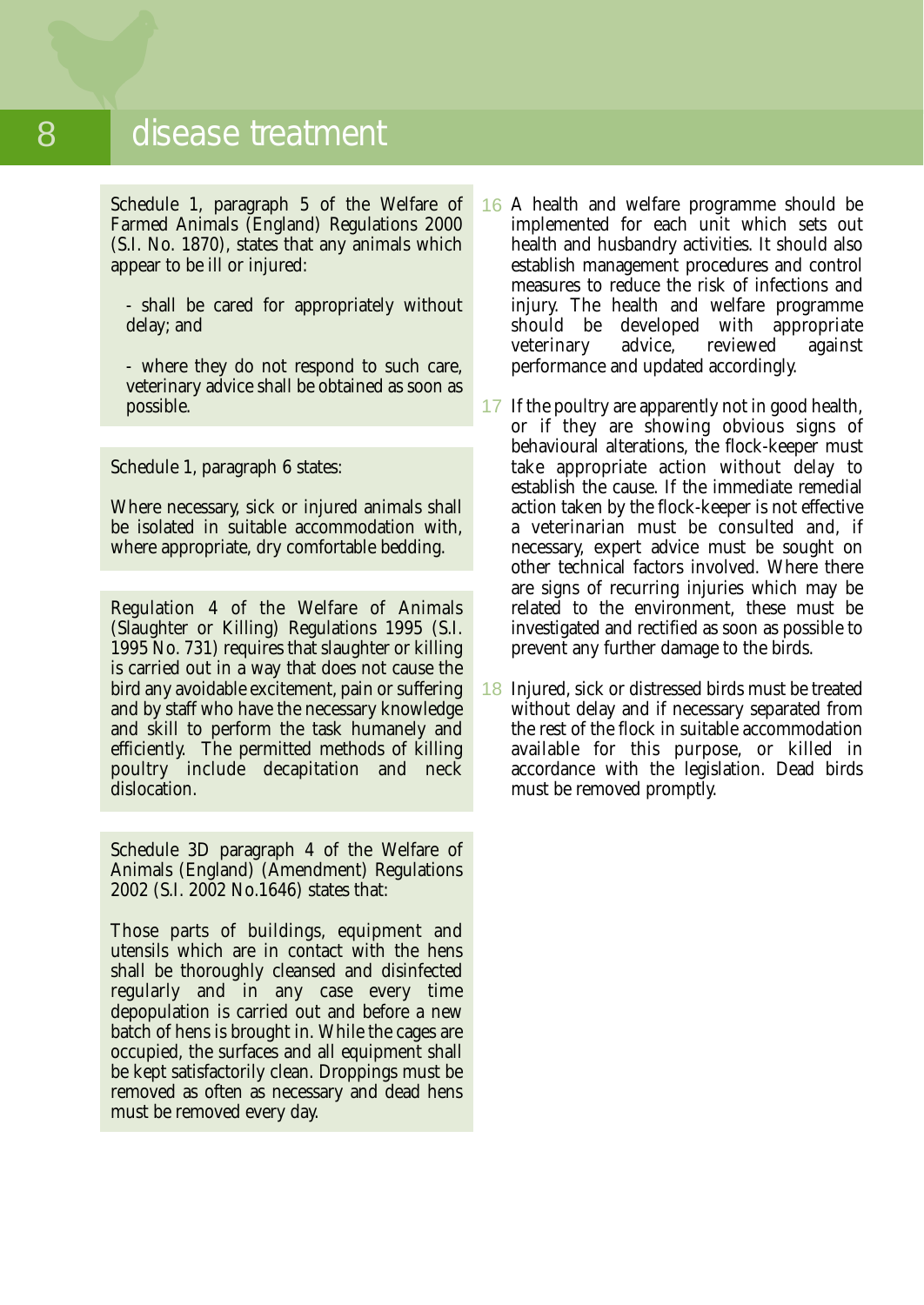

# record keeping and the state of the state of the state of the state of the state of the state of the state of the state of the state of the state of the state of the state of the state of the state of the state of the stat

Schedule 1, paragraph 7 of the Welfare of Farmed Animals (England) Regulations 2000 (S.I. 2000 No. 1870) states that a record shall be maintained of:

- Any medicinal treatment given to animals, and

- The number of mortalities found on each inspection of animals carried out in accordance with any of the following provisions:

- in the case of laying hens kept in all systems Paragraph 1 of Schedule 3D of the Welfare of Farmed Animals (England) (Amendment) Regulations 2002 (S.I.2002 No.1646) states that all hens must be inspected by the owner or the person responsible for the hens at least once a day.

- in any other case (Paragraph 2) states that animals kept in systems other than husbandry systems in which their welfare depends on frequent human attention shall be inspected at intervals sufficient to avoid any suffering.

Schedule 1, paragraph 8 states that the record referred to in Schedule 1, paragraph 7 shall be retained for a period of at least three years from the date on which the medical treatment was given, or the date of the inspection, as the case may be, and shall be made available to an authorised person when carrying out an inspection or when otherwise requested by such person.

- 19 Records are an essential aid to management and those kept should include feed and water consumption, egg quality, health checks, behavioural abnormalities, maximum and minimum temperatures and ammonia levels.
- 20 Mortality, culling and, if possible, morbidity levels should be closely monitored. Autopsies should be carried out in cases where mortality levels are significant or higher than breeder's targets. Records should be kept of all these results.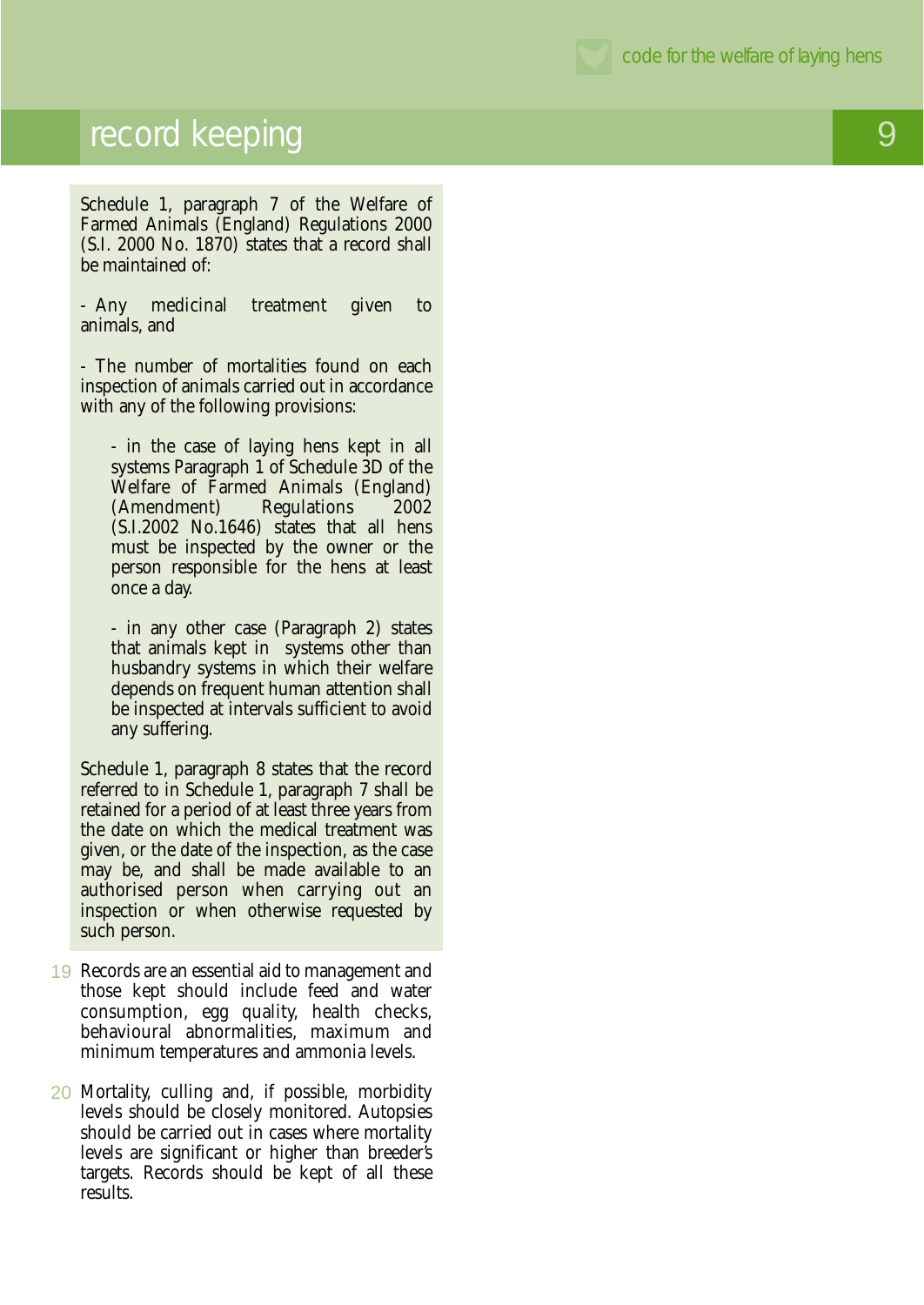Schedule 1, paragraphs 22-27 of the Welfare of Farmed Animals (England) Regulations 2000 (S.I. 2000 No. 1870), state that:

- Animals shall be fed a wholesome diet which is appropriate to their age and species and which is fed to them in sufficient quantity to maintain them in good health, to satisfy their nutritional needs and to promote a positive state of well-being.

- No animals shall be provided with food or liquid in a manner, nor shall such food or liquid contain any substance, which may cause them unnecessary suffering or injury.

- All animals shall have access to feed at intervals appropriate to their physiological needs (and, in any case, at least once a day), except where a veterinary surgeon acting in the exercise of his profession otherwise directs.

- All animals shall either have access to a suitable water supply and be provided with an adequate supply of fresh drinking water each day or be able to satisfy their fluid intake needs by other means.

- Feeding and watering equipment shall be designed, constructed, placed and maintained so that contamination of food and water and the harmful effects of competition between animals are minimised.

- No other substance, with the exception of those given for therapeutic or prophylactic purposes or for the purpose of zootechnical treatment shall be administered to animals unless it has been demonstrated by scientific studies of animal welfare or established experience that the effect of that substance is not detrimental to the health or welfare of the animals.

Schedule 3A, paragraphs 3 (a) and (b), provisions applicable to laying hens kept in non-cage systems, of the Welfare of Farmed Animals (England) (Amendment) Regulations 2002 (S.I. 2002 No.1646) states that:

All systems must be equipped in such a way that all laying hens have:

(a) either linear feeders providing at least 10cm per hen or circular feeders providing at least 4cm per hen; and

(b) either continuous drinking troughs providing 2.5 cm per hen or circular drinking troughs providing 1cm per hen,

and, in addition, where nipple drinkers or cups are used, there shall be at least one nipple drinker or cup for every 10 hens. Where drinking points are plumbed in, at least two cups or two nipple drinkers shall be within reach of each hen.

21 Feed and water must be readily accessible to all birds and particular attention should be given to its provision in areas used by subordinate birds. In the case of birds which have difficulty in feeding or drinking, appropriate measures should be taken.

22 Feeding and watering equipment should be designed, constructed, placed, operated and maintained in such a way that:

- it minimises spillage or contamination of feed and water;

- all birds have sufficient access to it to avoid undue competition between individuals;

- it does not cause or result in injury to birds;

- it operates in all weather conditions;

- the consumption of water and feed can be monitored.

In addition, all equipment, including bulk feed bins, must be able to be easily

and effectively cleaned and disinfected.

23 Feeder space allocation should be sufficient to enable the birds to obtain adequate feed with the minimum of competition. For linear feeders this space must be 10cm of trough side per bird provided that birds have access to both sides and that feeders are placed sufficiently far apart for birds to make full use of the available space.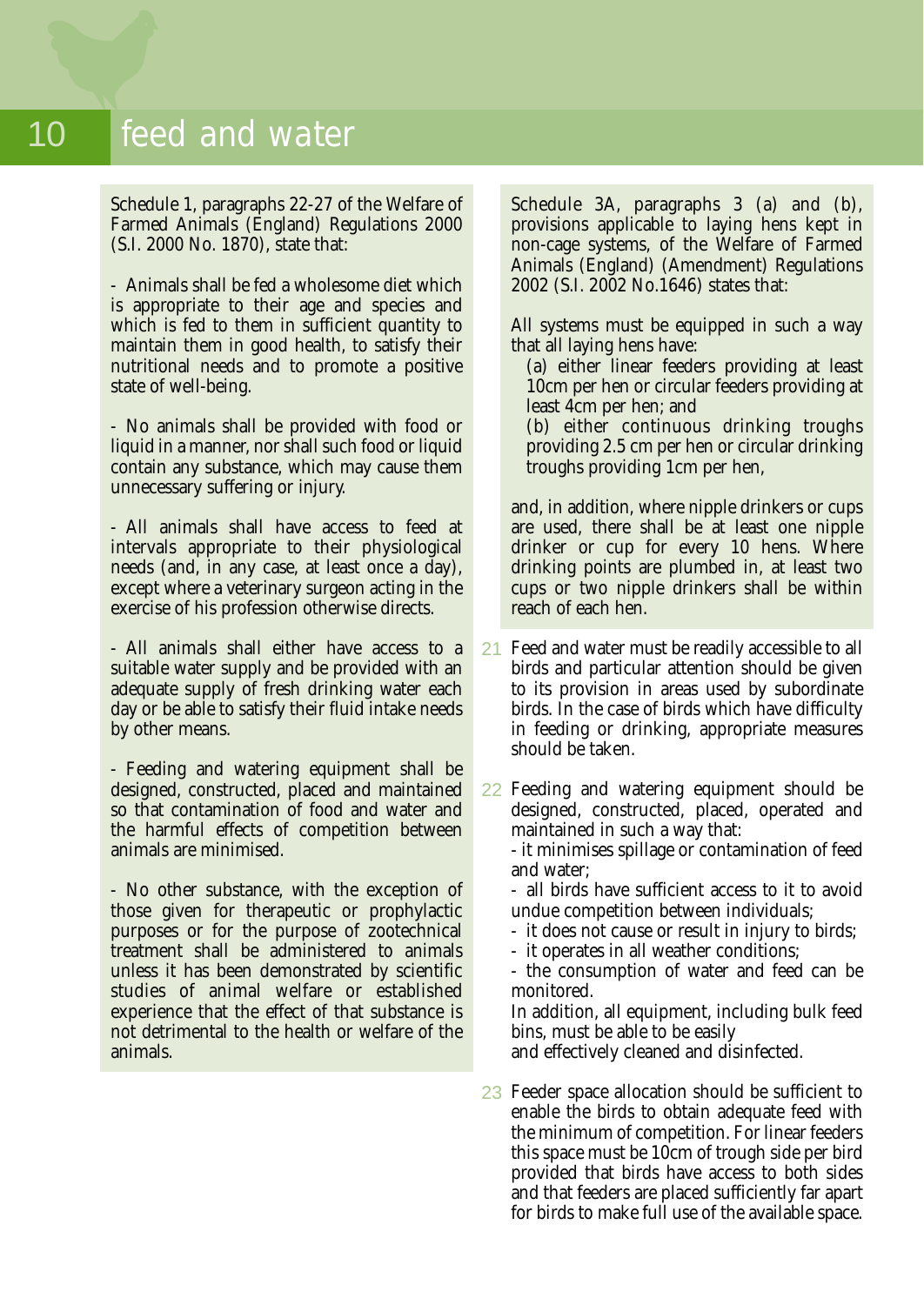

11

If feed is not provided ad libitum, sufficient space must be available to allow all birds to eat at the same time.

- 24 Sudden changes in the type or quantity of feed and feeding procedures, other than those appropriate to the physiological needs of the birds, shall be avoided except in case of emergency.
- 25 Systems which call for the complete withholding of feed and water on any day must not be adopted. In no circumstances may birds be induced to moult by withholding feed and water. However, feed, but not water, may be withheld for up to 12 hours prior to slaughter. This period of 12 hours must be an inclusive period to include the catching, loading, transport, lairaging and unloading time prior to slaughter.
- 26 Stale or contaminated feed or water should not be allowed to accumulate and should be replaced immediately. Precautions must be taken to minimise the risk of drinking water freezing.
- 27 In alternative systems, whole grain may be scattered over the litter each day to encourage foraging and scratching and reduce the possibility of feather pecking outbreaks. Birds should also have regular access to insoluble grit to aid digestion.
- 28 Arrangements should be made in advance to ensure that adequate supplies of suitable feed and water can be made available in emergencies such as interruptions in power supplies.
- 29 Body condition, weight, egg quality and production should be used to monitor the effectiveness of the feeding regime.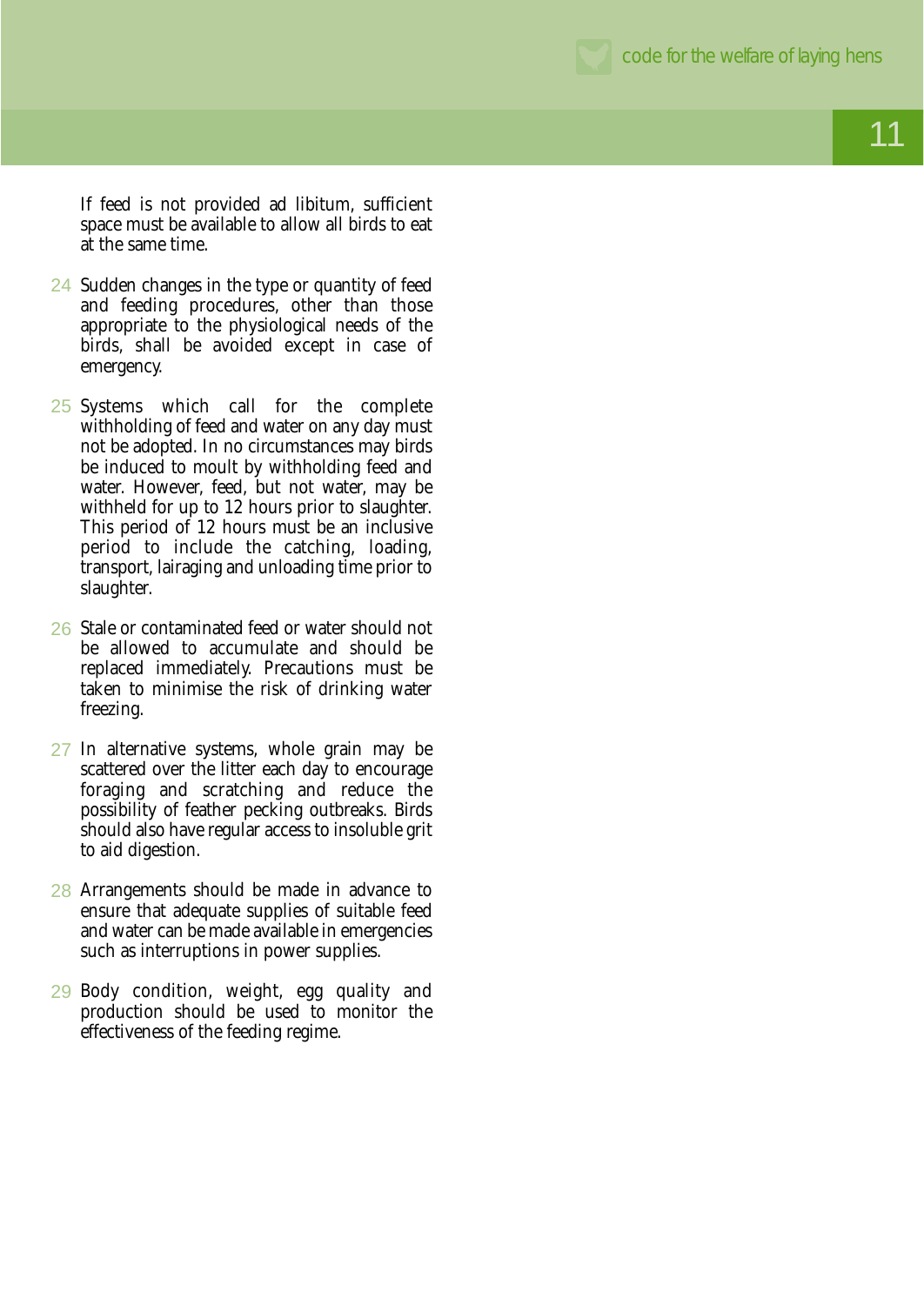# 12 **freedom of movement**

Schedule 1, paragraph 9 of the Welfare of Farmed Animals (England) Regulations 2000 (S.I. 2000 No. 1870) states that:

- The freedom of movement of animals, having regard to their species and in accordance with established experience and scientific knowledge, shall not be restricted in such a way as to cause them unnecessary suffering or injury;

Schedule 1, paragraph 10 states that:

- Where animals are continuously or regularly confined, they shall be given the space appropriate to their physiological and ethological needs in accordance with<br>established experience and scientific experience knowledge.

Schedule 3A, paragraphs 1, 2, 6 and 7, provisions applicable to laying hens kept in non-cage systems, of the Welfare of Farmed Animals (England) (Amendment) Regulations 2002 (S.I. 2002 No.1646) states that:

All newly built or rebuilt non-cage systems of production for keeping laying hens and all such systems of production brought into use for the first time, shall comply with the requirements of this Schedule.

On and after 1 January 2007, all non-cage systems of production for keeping laying hens shall also comply with the following requirements.

Subject to paragraph 7 below, the stocking density must not exceed nine laying hens per square metre of usable area.

Where on 3 August 1999 the establishment applied a system where the usable area corresponded to the available ground surface, and the establishment is still applying this system when the Welfare of Farmed Animals (England) (Amendment) Regulations 2002 (S.I. 2002 No.1646) come into force, a stocking density of 12 hens per square metre is authorised until 31 December 2011.

- 30 When determining the stocking rate, consideration should be given to breed, system of housing, strain and type of bird, colony size, temperature, ventilation and lighting, as well as to the number of platforms, perches or other suitable installations available in the third dimension.
- 31 If disease or evidence of a behavioural problem becomes apparent, by observation or by receipt of unsatisfactory grading returns from egg packing stations or by rejections from processing plants, expert qualified advice should be sought promptly to deal with the problem. Stocking and ventilation rates should also be checked and variations in stocking and ventilation should be considered in order to minimise the likelihood of recurrence of the problem.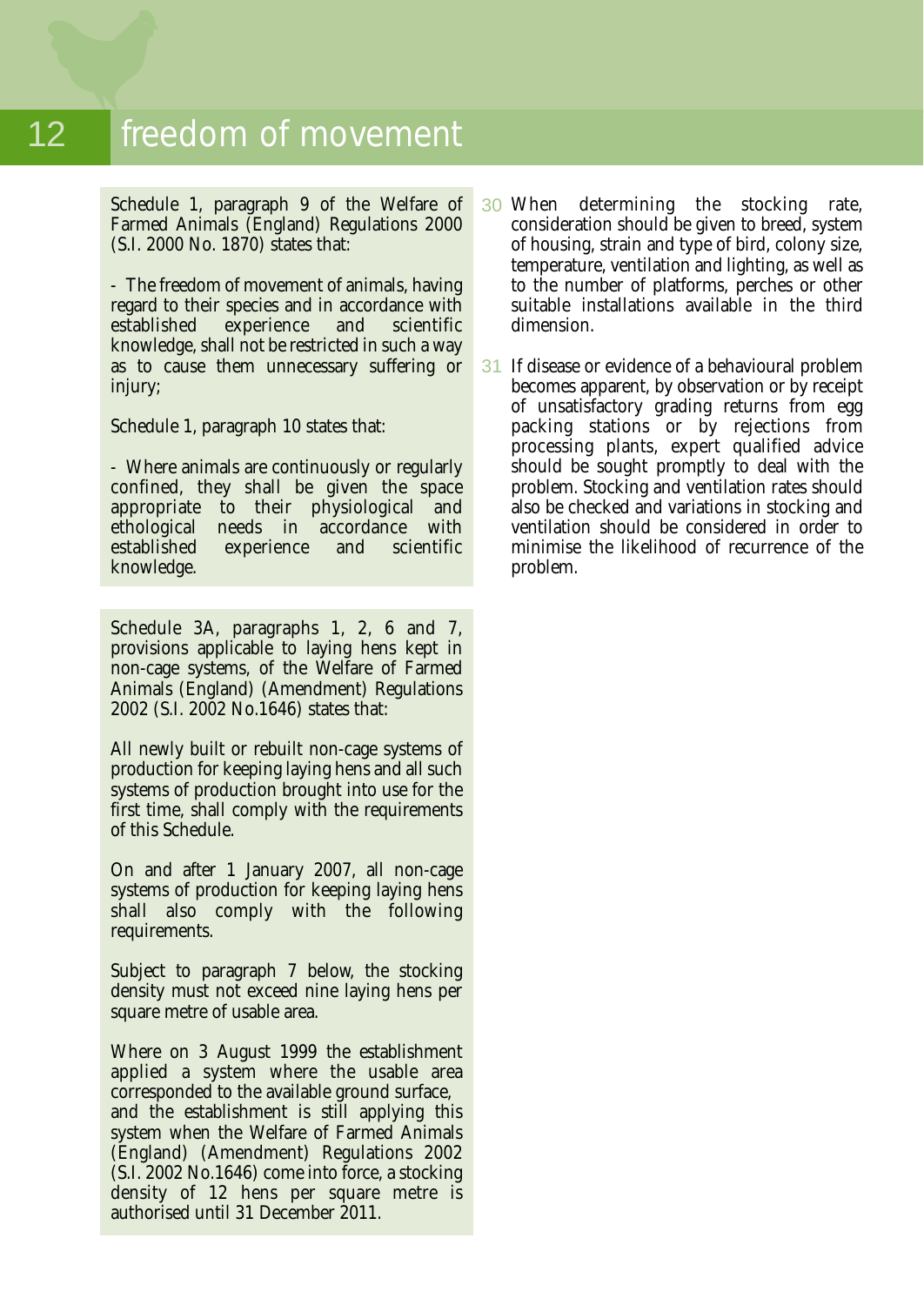# housing the contract of the contract of the contract of the contract of the contract of the contract of the contract of the contract of the contract of the contract of the contract of the contract of the contract of the co

#### general

Schedule 1, paragraphs 11 and 12 of the Welfare of Farmed Animals (England) Regulations 2000 (S.I. 2000 No. 1870), state that:

- Materials used for the construction of accommodation, and, in particular for the construction of pens, cages, stalls and equipment with which the animals may come into contact, shall not be harmful to them and shall be capable of being thoroughly cleaned and disinfected.

- Accommodation and fittings for securing animals shall be constructed and maintained so that there are no sharp edges or protrusions likely to cause injury to them.

Schedule 3D, paragraph 5 of the Welfare of Farmed Animals (England) (Amendment) Regulations 2002 (S.I. 2002 No.1646) states that:

Cages must be suitably equipped to prevent hens escaping.

Schedule 3D, paragraph 7 of the Welfare of Farmed Animals (England) (Amendment) Regulations 2002 (S.I. 2002 No.1646) states that:

The design and dimensions of the cage door must be such that an adult hen can be removed without undergoing unnecessary suffering or sustaining injury.

- 32 The design, construction and maintenance of enclosures, buildings and equipment for laying birds should be such that they:
	- allow the fulfilment of essential biological needs and the maintenance of good health;
	- facilitate good management of the birds;
	- allow for easy maintenance of good conditions of hygiene and air quality;
	- provide shelter from adverse weather conditions;

- limit the risk of disease, disorders manifested by behavioural changes, traumatic injuries to the birds, injuries caused by birds to each other and, as far as possible, contamination of the birds by droppings;

- exclude predators, rodents, and wild animals and minimise insects;

- allow for the prevention and treatment of infestations of internal and external parasites;

- incorporate damp- proof membranes to prevent insulation breakdown, and measures to prevent easy access by vermin to the insulation material.

33 Emergency planning: Farmers should make advance plans for dealing with emergencies such as fire, flood or disruption of supplies, and should ensure that all staff are familiar with the appropriate emergency action. At least one responsible member of the staff should always be on call to take the necessary steps. Fire precautions should be a major priority for all flock-keepers. Where buildings need to be locked, arrangements shall be made to allow rapid entry in case of emergency.

34 Flock-keepers should have access to and be familiar with the content of the DEFRA booklet 'Farm Fires'.

Where birds are housed, floors, perches and 35 platforms should be of a suitable design and material and not cause discomfort, distress or injury to the birds. They must provide sufficient support, particularly for the forward facing claws of each foot; moreover, perches should be of sufficient length to allow all birds to roost at the same time. Floors, perches and platforms should be kept sufficiently dry and clean.

- 36 Birds shall be kept in such a way that they can keep themselves clean.
- 37 Ventilation, heating, lighting, feeding, watering and all other equipment should be designed, sited and installed so as to avoid risk of injuring birds.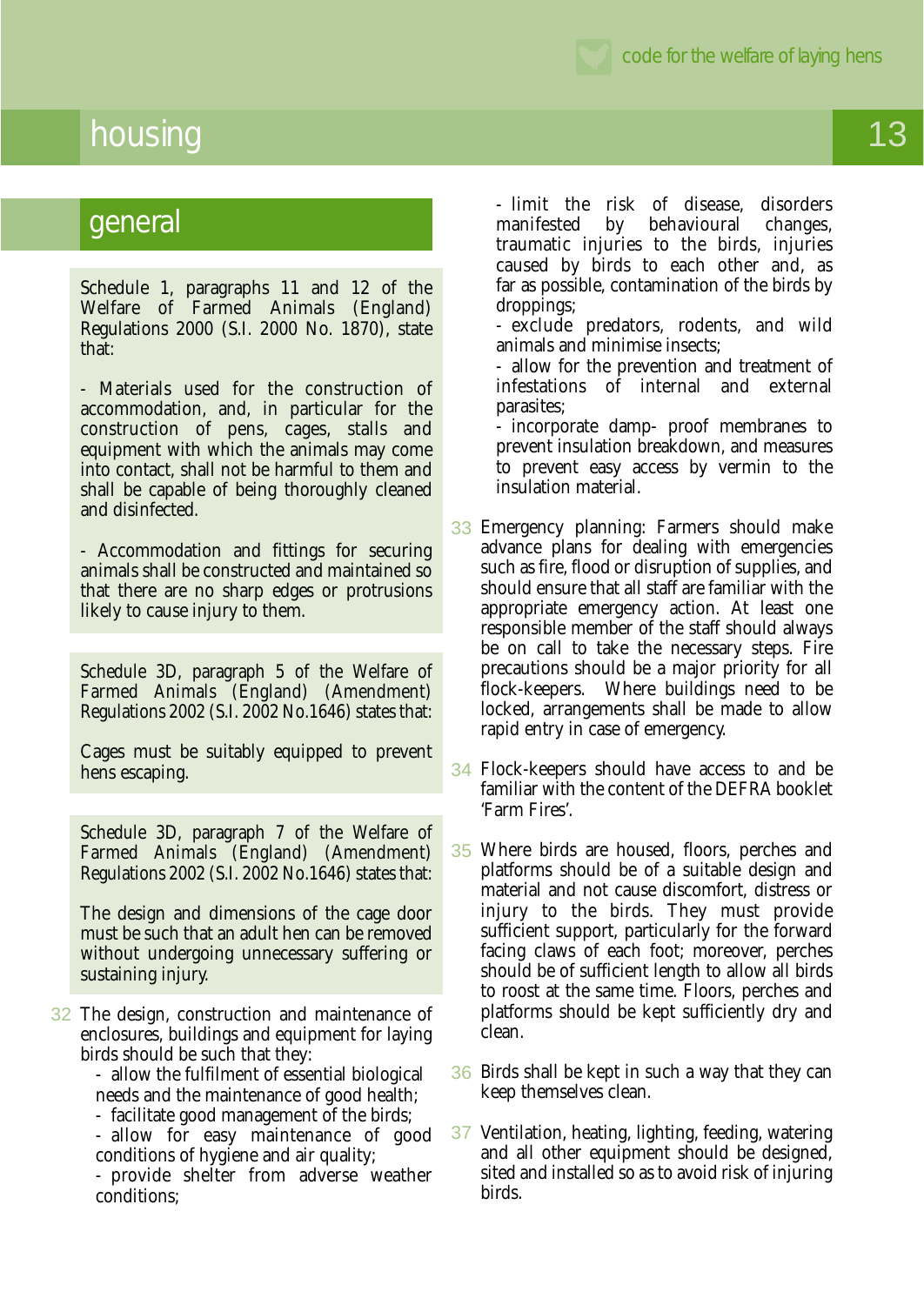#### non - cage systems

**The details given below apply to all newly built or rebuilt non-cage systems of production for keeping laying hens and all such systems of production brought into use for the first time. From 1 January 2007, these requirements apply to all non-cage systems of production for keeping laying hens.**

Schedule 3A, paragraphs 3 (c) (d), and (e), 4 and 5 (a), provisions applicable to laying hens kept in non-cage systems, of the Welfare of Farmed Animals (England) (Amendment) Regulations 2002 (S.I. 2002 No.1646) state that:

All systems must be equipped in such a way that all laying hens have:

- at least one nest for every seven hens. If group nests are used, there must be at least  $1m<sup>2</sup>$  of nest space for a maximum of 120 hens;
- perches, without sharp edges and providing at least 15 cm per hen. Perches must not be mounted above the litter and the horizontal distance between perches must be at least 30 cm and the horizontal distance between the perch and the wall must be at least 20 cm; and
- at least  $250 \text{ cm}^2$  of littered area per hen, the litter occupying at least one third of the ground surface.

The floors of installations must be constructed so as to support each of the forward-facing claws of each bird's foot.

If systems are used where the laying hens can move freely between different levels -

- there shall be no more than four levels;
- the headroom between the levels must be at least 45 cm;
- the drinking and feeding facilities must be distributed in such a way as to provide equal access for all hens; and
- the levels must be so arranged as to prevent droppings falling on the levels below.

You should also refer to the Egg Marketing Standards (see reference section) regarding "free range" and "barn" eggs.

- 38 Usable area may be made up of the ground surface of the building where accessible to the hens and any additional raised areas or platforms at least 30cm wide, including perforated floors providing arrangements are in place to prevent fouling of hens below.
- 39 Nests should be provided with a floor substrate which encourages nesting behaviour. This is especially important at the start of lay, when the provision of loose litter may be used to encourage the pullets to use the nests. Individual nests should be designed to accommodate only one bird at a time. Communal nests should be designed using divisions and suitable access points to minimise overcrowding.
- 40 Nest floors may be made of wire mesh provided that this is overlain by another material such as straw or plastic.
- 41 Only perches at 30cm centres or more apart should be calculated as part of the perching space, although more perches may be provided adjacent to one another to make a perforated floor. Perforated floors can be considered as perching space when they have perches incorporated within the floor structure or attached on top of the floor surface.
- 42 There should be a sufficient gap on either side of any perch to allow the hens to grip the perches without risk of trapping their claws. If foot condition is poor then the provision of perches should be reviewed.
- 43 Multi-tier systems with perforated platforms should have droppings belts or trays beneath. Perches must be positioned to minimise fouling of any hens perched below and droppings falling in drinking and feeding facilities. Where possible, perches should be over a droppings pit.
- 44 Even where ladders are provided, nests, roosting areas, perches and platforms should not be so high above floor level that birds have difficulty in using them or risk injury.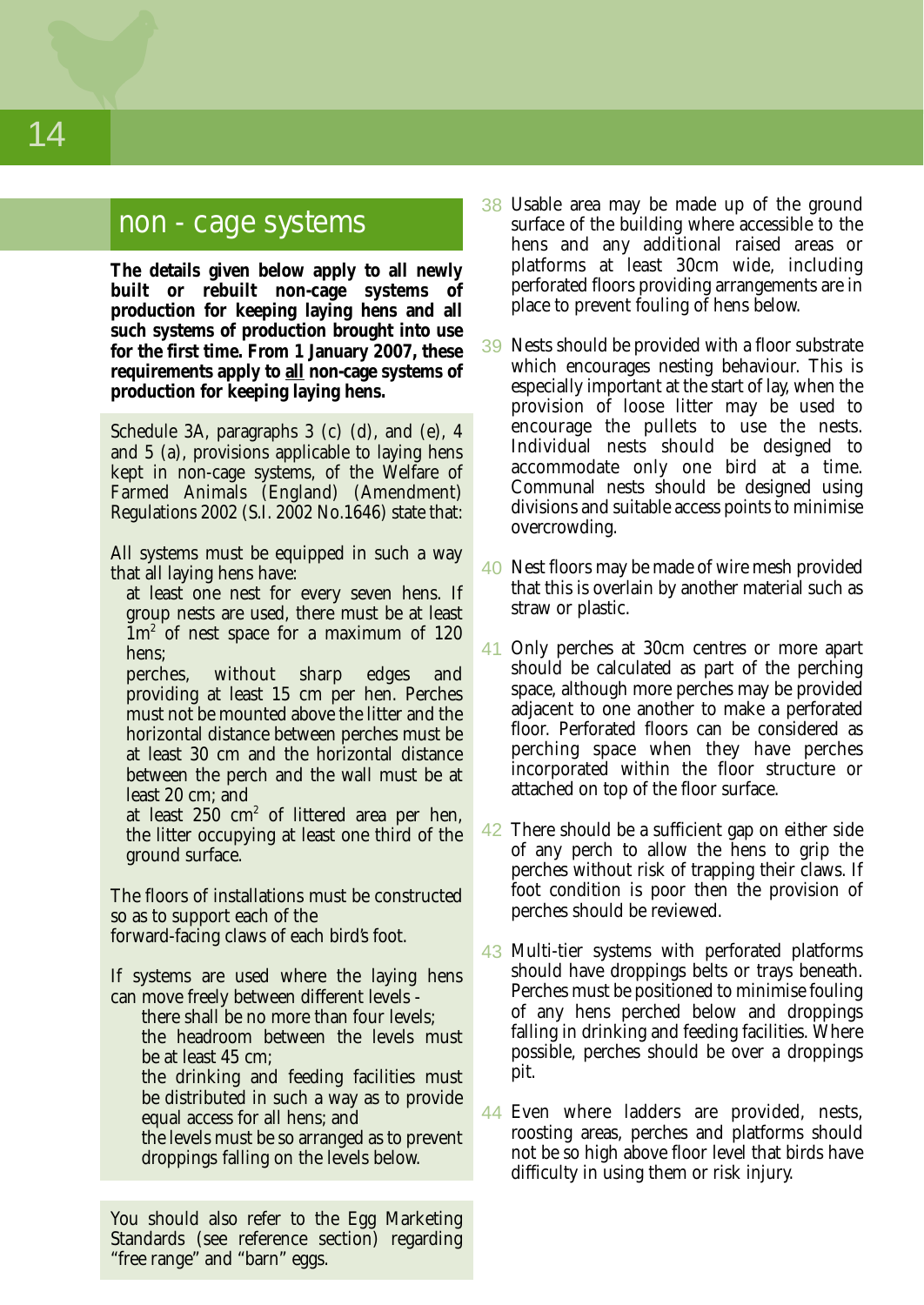**The details given below apply to all conventional (unenriched) cage systems from 1 January 2003. From 1 January 2003, no person shall build or bring into service for the first time any such cage system for the keeping of laying hens. From 1 January 2012, no person shall keep any laying hen in any such cage system.** 

Schedule 3B, paragraph 1, provisions applicable to conventional (unenriched) cages, of the Welfare of Farmed Animals (England) (Amendment) Regulations 2002 (S.I. 2002 No.1646) states that, on and after 1 January 2003 all conventional (unenriched) cage systems shall comply with the following requirements :

(a) at least  $550 \text{ cm}^2$  per hen of cage area, measured in a horizontal plane, which may be used without restriction, in particular not including non-waste deflection plates liable to restrict the area available, must be provided for each laying hen. However where the non-waste deflection plate is placed so as not to restrict the area available for the hens to use, then that area may be included in the measurement;

(b) a feed trough which may be used without restriction must be provided. Its length must be at least 10 cm multiplied by the number of hens in the cage;

(c) unless nipple drinkers or drinking cups are provided, each cage must have a continuous drinking channel of the same length as the feed trough mentioned in subparagraph (b). Where drinking points are plumbed in, at least two nipple drinkers or two cups must be within reach of each cage; (d) cages must be at least 40 cm high over at least 65% of the cage area and not less than 35 cm at any point; the area being obtained by multiplying 550cm2 by the number of birds kept in the cage;

(e) floors of cages must be constructed so as support each of the forward- facing claws of each foot of each bird. Floor slope must not exceed 14% or 8 degrees when made of rectangular wire mesh and 21.3% or 12 degrees for other types of floor; and

conventional cages (f) cages shall be fitted with suitable claw-<br>conventional cages shortening devices.

> You should also refer to the Egg Marketing Standards (see reference section) regarding "eggs from caged hens".

- 45 Cages should be designed and maintained so as to minimise discomfort and distress and to prevent injury to the birds.
- 46 Droppings should not be allowed to fall on birds in lower tiers of cages. Droppings pits below battery cages should be closed off to prevent birds gaining access.
- 47 If there is evidence that the claws of hens are found to be overgrown or broken, then the provision of claw shortening devices should be enhanced. Excessively abrasive devices may cause injury so caution should be exercised in specifying such devices.

#### enriched cages

Schedule 3C, provisions applicable to all cage systems (other than those referred to in Schedule 3B) of the Welfare of Farmed Animals (England)(Amendment) Regulations 2002 (S.I. 2002 No.1646) states that:

All cage systems (other than those referred to in Schedule 3B) shall be enriched to comply with the requirements of this Schedule.

Laying hens must have -

(a) at least  $750 \text{ cm}^2$  of cage area per hen,  $600 \text{ cm}^2$  of which shall be usable; the height of the cage other than that above the usable area\* shall be at least 20 cm at every point and no cage shall have a total area that is less than  $2000 \text{ cm}^2$ ;

(b) a nest;

(c) litter such that pecking and scratching are possible;

(d) appropriate perches allowing at least 15 cm per hen.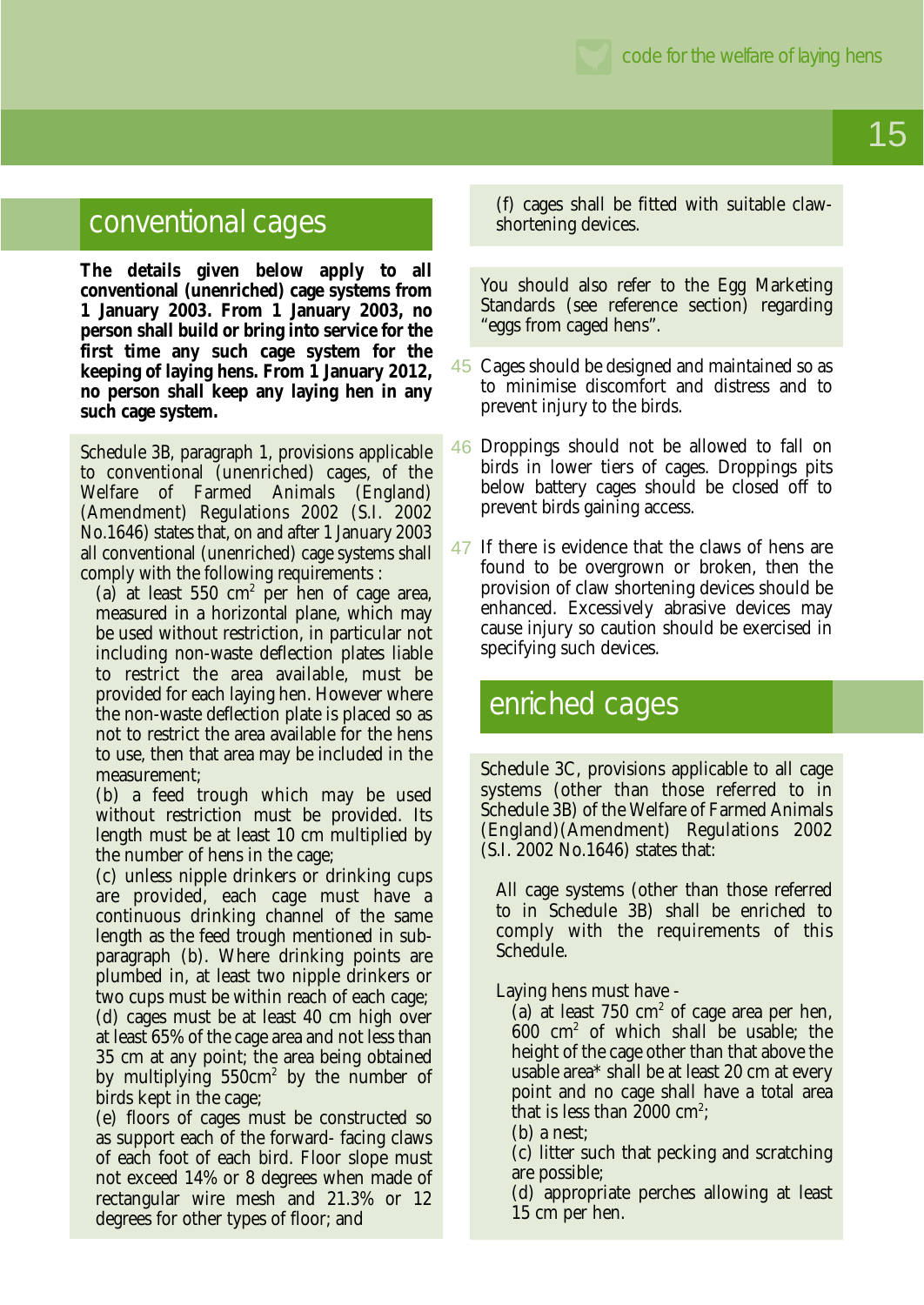A feed trough which may be used without restriction must be provided. Its length must be at least 12 cm multiplied by the number of hens in the cage.

Each cage must have a drinking system appropriate to the size of the group; where nipple drinkers are provided, at least two nipple drinkers or two cups must be within the reach of each hen.

To facilitate inspection, installation and depopulation of hens there must be a minimum aisle width of 90 cm between tiers of cages and a space of at least 35 cm must be allowed between the floor of the building and the bottom tier of cages.

Cages must be fitted with suitable clawshortening devices.

\* Minimum cage height at the lowest point in the usable area is 45cm.

You should also refer to the Egg Marketing Standards (see reference section) regarding "eggs from caged hens".

- 48 If there is evidence that claws of hens are found to be overgrown or broken the provision of claw shortening devices should be enhanced. Excessively abrasive devices may cause injury so caution should be exercised in specifying such devices.
- 49 The aisle width should be measured as the unobstructed width between the outer edges of the feed troughs. The distance to the floor should be measured to the mesh base of the cage.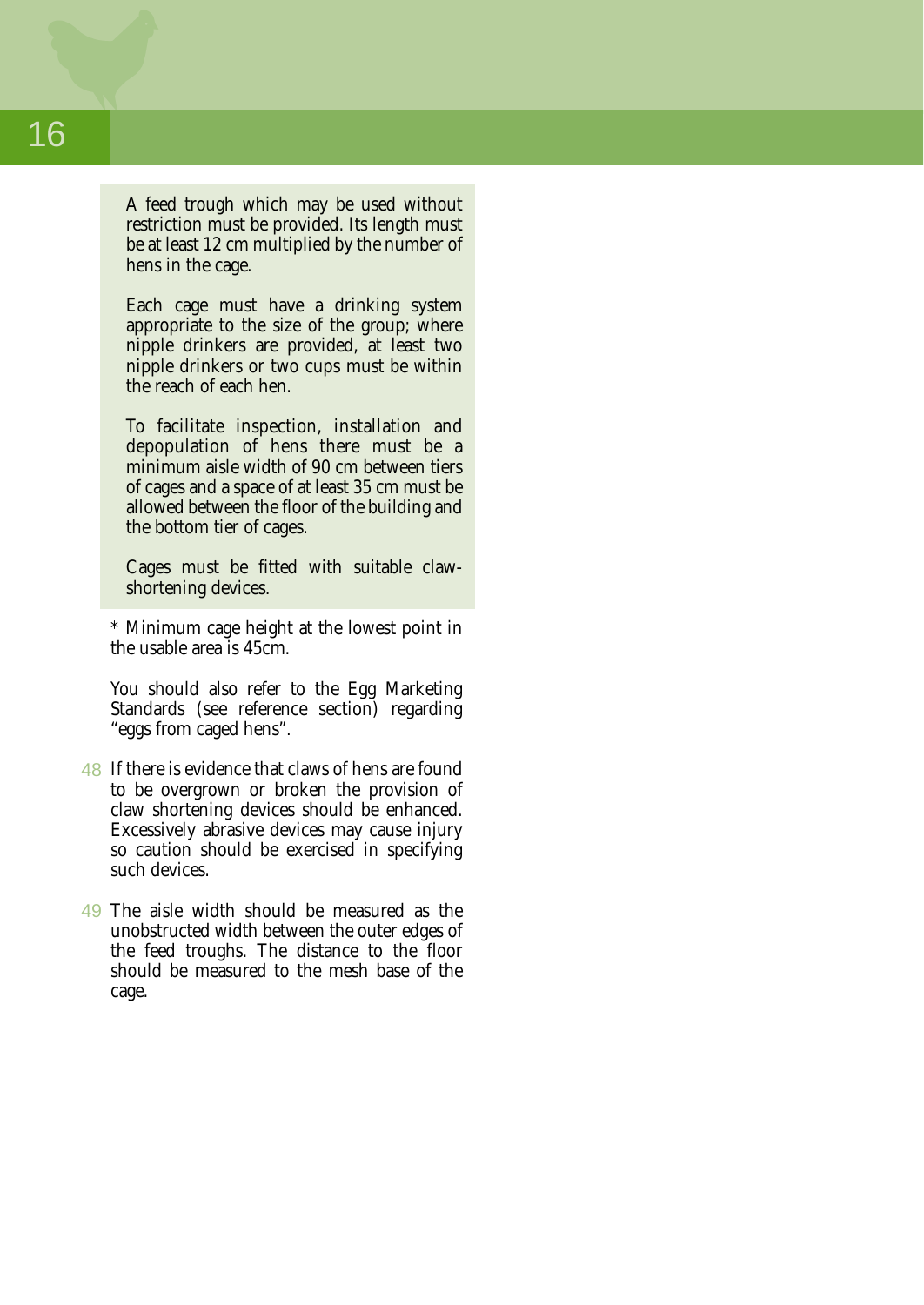## environment

#### ventilation, temperature

Schedule 1, paragraph 13 of the Welfare of Farmed Animals (England) Regulations 2000 (S.I. 2000 No.1870) states that:

- Air circulation, dust levels, temperature, relative air humidity and gas concentrations shall be kept within limits which are not harmful to the animals.

- 50 Provision of insulation and ventilation should be designed to avoid heat and cold stress. Care should be taken to protect confined birds from draughts in cold conditions.
- 51 Birds, particularly those in cages, should not be exposed to strong direct sunlight or hot surroundings long enough to cause heat stress as indicated by prolonged panting.
- 52 In the event of feather loss, steps should be taken wherever possible to ensure that hens are not subjected to cold stress; for example, hens should be given more food.
- 53 The ventilation system, and facilities for storing and handling litter and manure should be designed, maintained and managed to prevent the exposure of birds to gases such as ammonia, hydrogen sulphide, carbon dioxide, carbon monoxide in concentrations which cause discomfort to the birds or which are detrimental to their health.

#### light

Schedule 1, paragraphs 14-16 of the Welfare of Farmed Animals (England) Regulations 2000 (S.I. 2000 No. 1870), state that:

- Animals kept in buildings shall not be kept in permanent darkness.

- Where the natural light available in a building is insufficient to meet the physiological and ethological needs of any animals being kept in it then appropriate artificial lighting shall be provided.

- Animals kept in buildings shall not be kept without an appropriate period of rest from artificial lighting.

Schedule 3D, paragraph 3 of the Welfare of Farmed Animals (England) (Amendment) Regulations 2002 (S.I. 2002 No.1646) states that:

All buildings shall have light levels sufficient to allow all hens to see one another and be seen clearly, to investigate their surroundings visually and to show normal levels of activity. Where there is natural light, light apertures must be arranged in such a way that light is distributed evenly within the accommodation.

After the first few days of conditioning, the lighting regime shall be such as to prevent health and behavioural problems. Accordingly it must follow a 24-hour rhythm and include an adequate uninterrupted period of darkness lasting, by way of indication, about one third of the day, so that the hens may rest and to avoid problems such as immunodepression and ocular anomalies. A period of twilight of sufficient duration ought to be provided when the light is dimmed so that the hens may settle down without disturbance or injury.

- 54 In normal conditions, in cage and multi-level systems, light intensity should be at least 5 lux, and preferably not less than 10 lux, measured at any feed trough level; in other systems, light intensity in the perching, walking and feeding areas should be at least 10 lux measured at bird eye height. However, a temporary reduction in lighting level may assist in addressing behavioural problems such as feather pecking or cannibalism.
- 55 In all houses, especially those with natural light, measures should be taken to ensure that light distribution is as even as possible.
- 56 A period of twilight should be provided to give birds time to roost; this is of particular importance in alternative systems and enriched cages.

# 17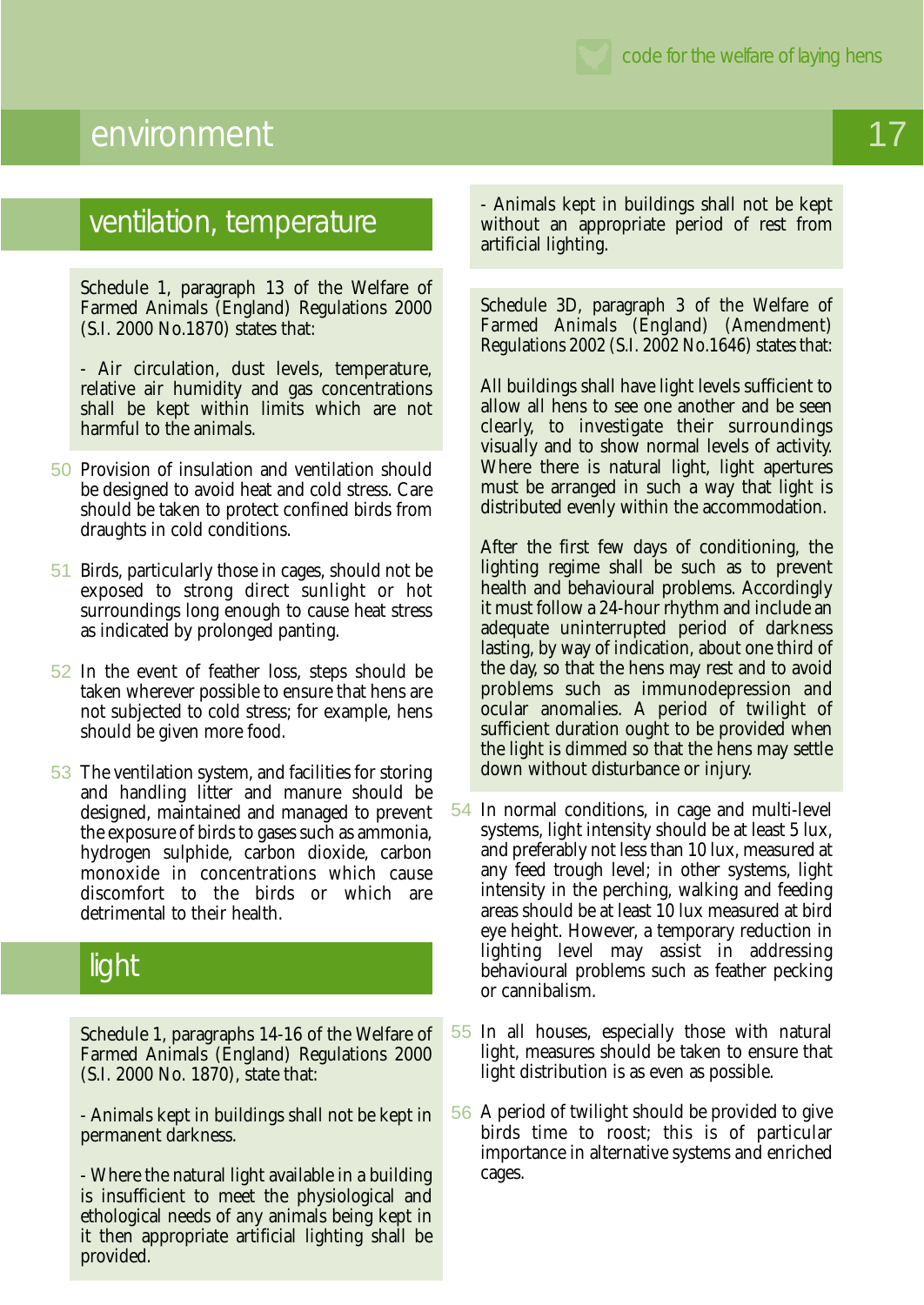Schedule 3 of the Welfare of Farmed Animals (England) (Amendment) Regulations 2002 (S.I. 2002 No.1646) states that:

Where any poultry (other than those kept in the systems referred to in Schedules 3A, 3B and 3C) are kept in a building they shall be kept on, or have access at all times to, well-maintained litter or to a well-drained area for resting.

Schedule 3A, paragraph 3(e), provisions applicable to laying hens kept in non-cage systems, of the Welfare of Farmed Animals (England) (Amendment) Regulations 2002 (S.I. 2002 No.1646) states that:

All systems must be equipped in such a way that all laying hens have:

- at least  $250 \text{ cm}^2$  of littered area per hen, the litter occupying at least one third of the ground surface.

Schedule 3C, paragraph 2(c), provisions applicable to laying hens kept in enriched cages, of the Welfare of Farmed Animals (England) (Amendment) Regulations 2002 (S.I. 2002 No.1646) states that:

Laying hens must have litter such that pecking and scratching are possible.

57 In alternative systems, all birds should have access to a littered area which should be maintained in a friable condition and at an adequate depth for dust bathing, approximately 10 cm. To ensure good litter management, this depth of litter may be made up over the first two months of use. Birds should have access to good quality substrate for dust bathing and to prevent health problems, in particular foot, leg and breast lesions.

- litter Mouldy litter should not be used. There should<br>he frequent checks to ensure that litter does not be frequent checks to ensure that litter does not become infested with harmful organisms parasitic to birds.
	- 59 Attention should also be paid to the advice given in the DEFRA booklet "Poultry Litter Management".

noise

Schedule 3D, paragraph 2 of the Welfare of Farmed Animals (England) (Amendment) Regulations 2002 (S.I. 2002 No.1646) states that:

The sound level shall be minimised. Constant or sudden noise shall be avoided. Ventilation fans, feeding machinery or other equipment shall be constructed, placed, operated and maintained in such a way that they cause the least possible noise.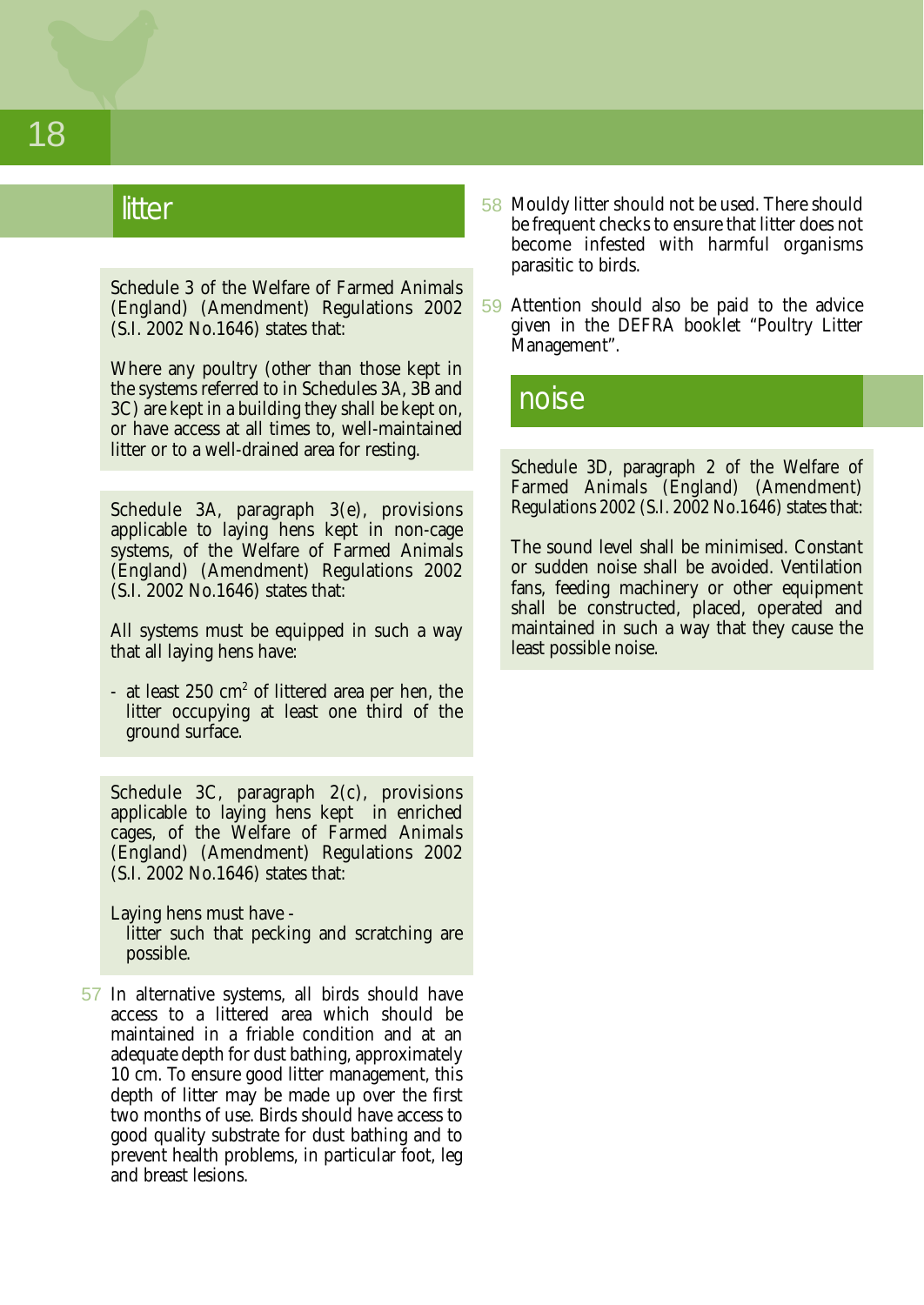#### animals with access to open runs

Schedule 1, paragraph 17 of the Welfare of Farmed Animals (England) Regulations 2000 (S.I. 2000, No. 1870) states that:

Animals not kept in buildings shall, where necessary and possible, be given protection from adverse weather conditions, predators and risks to their health and shall, at all times, have access to a well-drained lying area.

Schedule 3A, paragraphs 5 (b) (i) and (ii), provisions applicable to laying hens kept in non-cage systems, of the Welfare of Farmed Animals (England) (Amendment) Regulations 2002 (S.I. 2002 No.1646) states that:

If laying hens have access to open runs:

(i) there must be several popholes giving direct access to the outer area, at least 35 cm high and 40 cm wide and extending along the entire length of the building; in any case, a total opening of 2 m must be available per group of 1,000 hens; and (ii) open runs must be of an area appropriate to the stocking density and to the nature of the ground, in order to prevent any contamination, and equipped with shelter from inclement weather and predators and, if necessary, appropriate drinking troughs.

You should also refer to the Egg Marketing Standards (see reference section) regarding "free range eggs".

- Where birds are kept extensively and are free to 60 range it is important to provide some overhead shelter. Reasonable precautions should be taken to protect birds against predators, dogs and cats. Shelter from rain, sun and cold should always be available when necessary. Windbreaks should be provided on exposed land.
- 61 Housing used by range birds should be of sufficient standard to ensure that the birds are not subject to distress caused by extremes of temperature.
- 62 Factors such as soil type, drainage and size of colony and frequency of flock rotation are very important in deciding the number of birds that a particular area can carry. Heavy, poorly drained soil can carry fewer birds than land that is light and well drained.
- 63 It is important to establish a system of rotation of grazing or house movement in order to prevent poaching and build up of parasitic infection and disease. Where houses in freerange systems are to remain in one location, steps should be taken to prevent the ground immediately around the house becoming poached and the soil should be sampled for evidence of worm eggs. Flocks and portable houses should be moved with sufficient regularity to avoid continuously muddy conditions and / or contamination of the land with organisms which cause or carry disease to an extent which could seriously prejudice the health of poultry. Unless the house is moved frequently it is good practice to protect the ground immediately adjacent to it, e.g. by providing slatted or wire mesh platforms, covered verandas or areas of gravel.
- 64 Birds should be encouraged to use the outdoor area by the provision of adequate suitable, properly managed vegetation, outdoor scratch whole grain feeding, a fresh supply of water and overhead cover, all sufficiently far from the house to encourage the birds to range.
- When birds are transferred to range houses, 65 precautions should be taken to avoid crowding and suffocation, particularly during the first few nights. Cannibalism is a danger under this system, and birds should not normally be confined for too long during hours of daylight or subjected to direct sunlight during confinement.
- 66 Where the area within a veranda attached to a free range house is included in the calculation of floor space, it must have the same artificial lighting system as within the inner part of the unit, the popholes must meet the requirements of the legislation and continuous pophole access must be provided between the house and the veranda.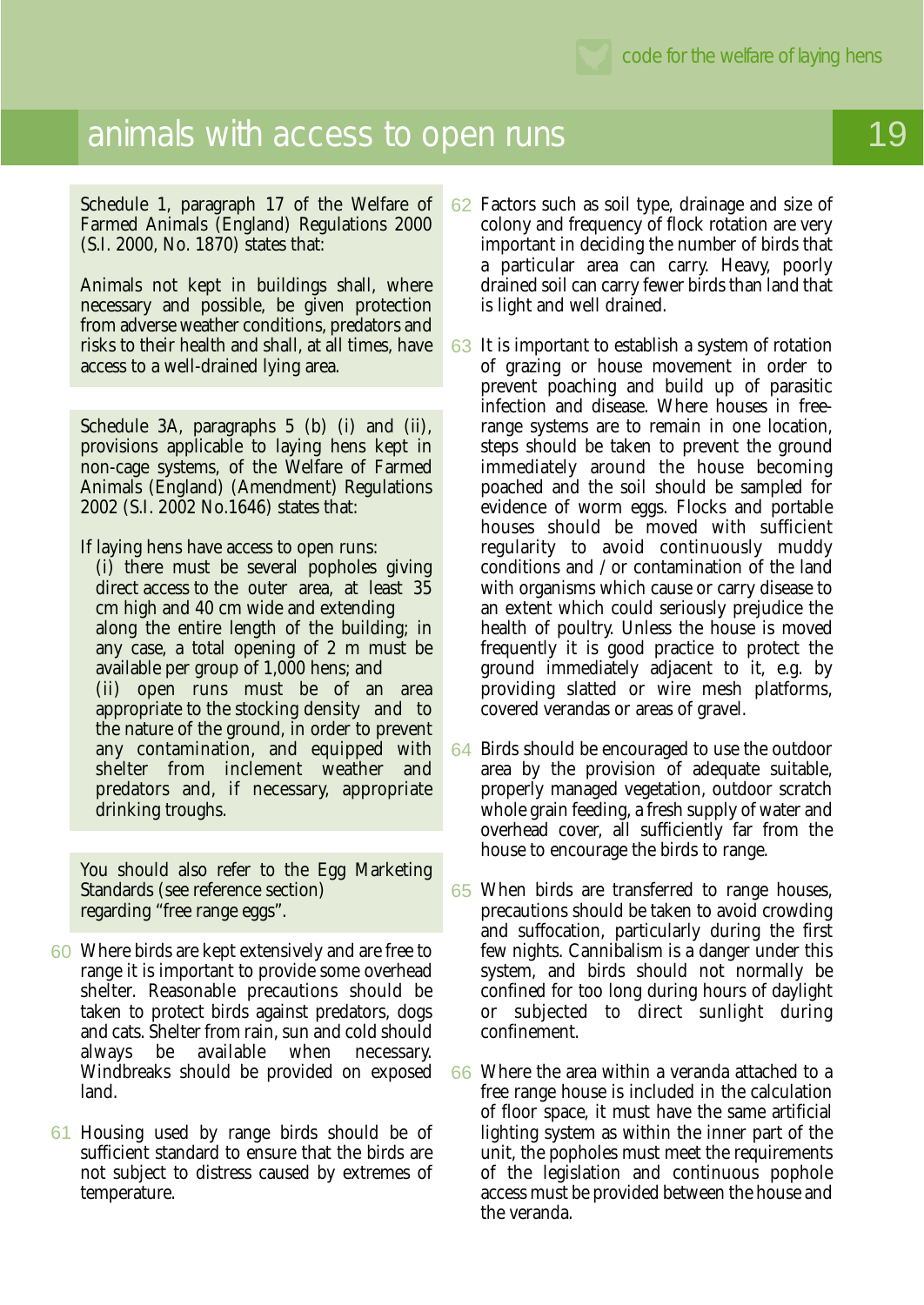Schedule 1, paragraphs 18 of the Welfare of Farmed Animals (England) Regulations 2000 (S.I. 2000 No. 1870) states that:

- All automated or mechanical equipment essential for the health and well being of the animals shall be inspected at least once a day to check that there is no defect in it.

Schedule 1, paragraph 19 states that:

- Where defects in automated or mechanical equipment of the type referred to in paragraph 18 of Schedule 1 are discovered, these shall be rectified immediately, or if this is impossible, appropriate steps shall be taken to safeguard the health and well-being of the animals pending the rectification of such defects, including the use of alternative methods of feeding and watering and methods of providing and maintaining a satisfactory environment.

On artificial ventilation systems, Schedule 1, paragraph 20 states that where the health and well-being of the animals is dependent on such a system:

(a) provision shall be made for an appropriate back-up system to guarantee sufficient air renewal to preserve the health and well-being of the animals in the event of the failure of the system; and

(b) an alarm system (which will operate even if the principal electricity supply to it has failed) shall be provided to give warning of any failure of the system.

Schedule 1, paragraph 21 states that:

- The back-up system referred to in paragraph (20a) of Schedule 1 shall be thoroughly inspected and the alarm system referred to in paragraph (20b) of Schedule 1 shall each be tested at least once every seven days in order to check that there is no defect in the system and, if any defect is found (whether when the system is inspected or tested in accordance with this paragraph or at any other time), it shall be rectified immediately.

- 67 Prior to installing more complex or elaborate equipment than previously used, consideration should be given to the question of animal welfare. In general the greater the restriction imposed on the bird and the greater the complexity of the system or degree of control which is exercised over temperature, air flow or food supply, the less the bird is able to use its instinctive behaviour to modify the effect of unfavourable conditions and the greater the chance of suffering if mechanical or electrical failures occur. Thus systems involving a high degree of control over the environment should only be installed where conscientious staff skilled in both poultry husbandry and the use of the equipment will always be available.
- 68 All equipment and services including feed hoppers, drinkers, ventilating fans, heating and lighting units, fire extinguishers and alarm systems should be cleaned and inspected regularly and kept in good working order. All automated equipment, upon which the birds' welfare is dependent, must incorporate a failsafe and/or standby device and, on automated ventilation systems, an alarm system to warn the flock-keeper of failure. Defects should be rectified immediately or other measures taken to safeguard the health and welfare of the birds. Alternative ways of feeding and of maintaining a satisfactory environment should therefore be ready for use.
- 69 All electrical installations at mains voltage should be inaccessible to the birds and properly earthed.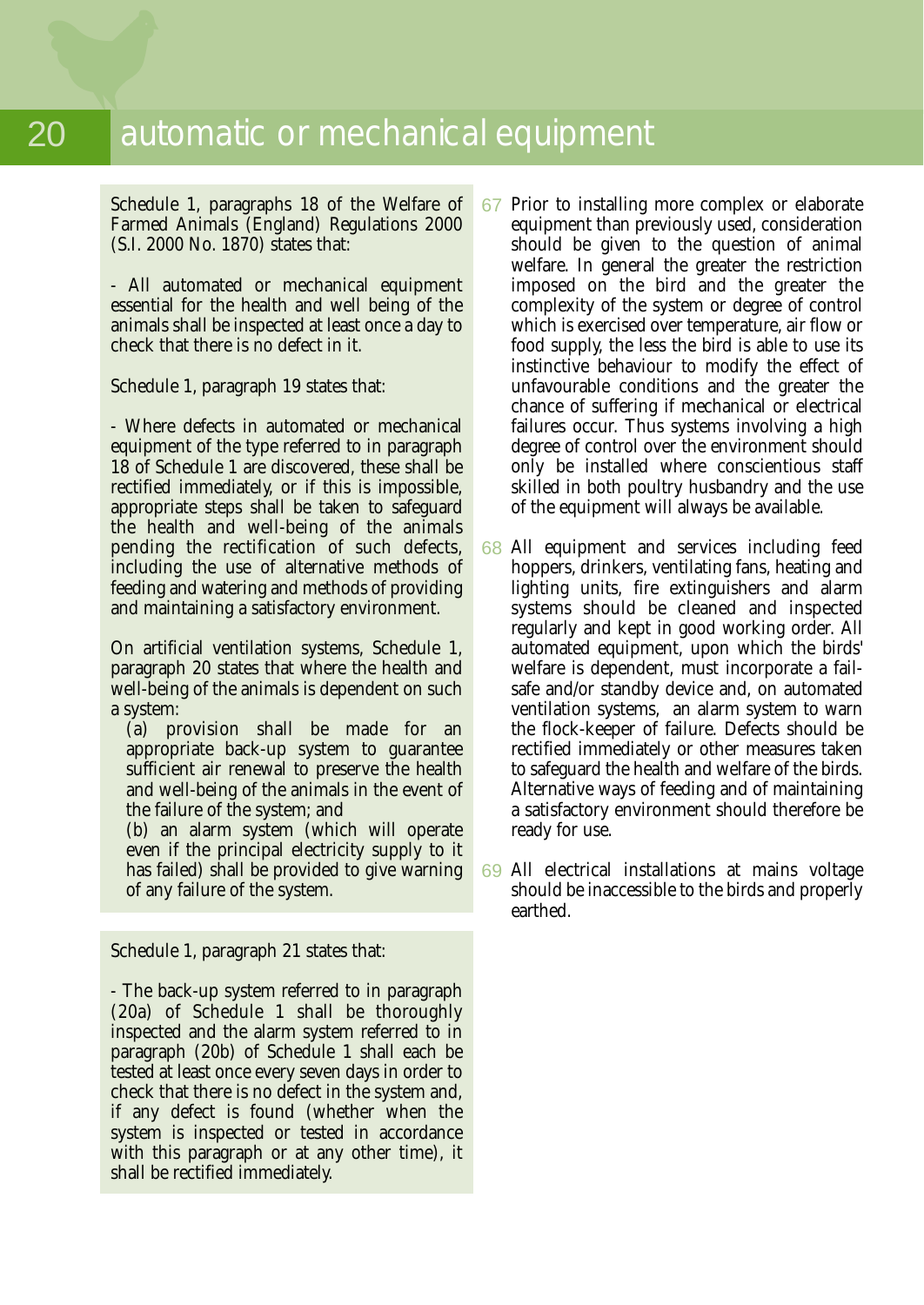### mutilations 21

Schedule 3D, paragraphs 8 and 9 of the Welfare of Farmed Animals (England) (Amendment) Regulations 2002 (S.I. 2002 No.1646) laying down conditions applicable to laying hens in all systems states that:

Subject to paragraph 9 (below), no person shall mutilate any laying hen.

In order to prevent feather pecking and cannibalism, until 31 December 2010, beak trimming of birds is permitted in all systems set out in Schedules 3A, 3B and 3C provided it is carried out –

(a) by persons over 18 years of age

(b) on chickens that are less than 10 days old and intended for laying; and

(c) in accordance with the Veterinary Surgery (Exemptions) Order 1962 (SI 1962/2557).

The Welfare of Livestock (Prohibited Operations) Regulations 1982 (S.I. 1982 No. 1884) prohibits any operation on a bird with the object or effect of impeding its flight (other than feather clipping) or the fitting of any appliance which has the object or effect of limiting vision to a bird by a method involving the penetration or other mutilation of the nasal septum.

When not carried out by a veterinary surgeon beak-trimming must be carried out in accordance with the Veterinary Surgery (Exemptions) Order 1962 (S.I. 1962 No. 2557) i.e.: removal from a bird by means of a suitable instrument of :-

(i) not more than a one-third part of both its upper and lower beaks, measured from the tip towards the entrance of the nostrils, if carried out as a single operation; or

(ii) not more than a one-third part of its upper beak only, measured in the same way; and the arrest of any subsequent haemorrhage from the beak by cauterisation. Nothing in the foregoing provisions shall authorise the performance of any minor treatment, test or operation by a person under the age of 18.

- Where beak trimming is carried out it should, wherever possible, be restricted to beak tipping; that is, the blunting of the beak to remove the sharp point which can be the cause of the most severe damage to other birds. 70
- Beak trimming should be carried out to the highest possible standards by trained operators. Operators should continually be reevaluated for efficiency of their beak trimming skills. 71
- If behavioural problems occur, which manifest themselves in injurious feather pecking, they should be tackled immediately by appropriate changes in the system of management; for example, by reduction of the lighting intensity. Research also indicates that availability of good quality litter, particularly shavings, encourages foraging and dustbathing and hence reduces the feather-pecking tendency. 72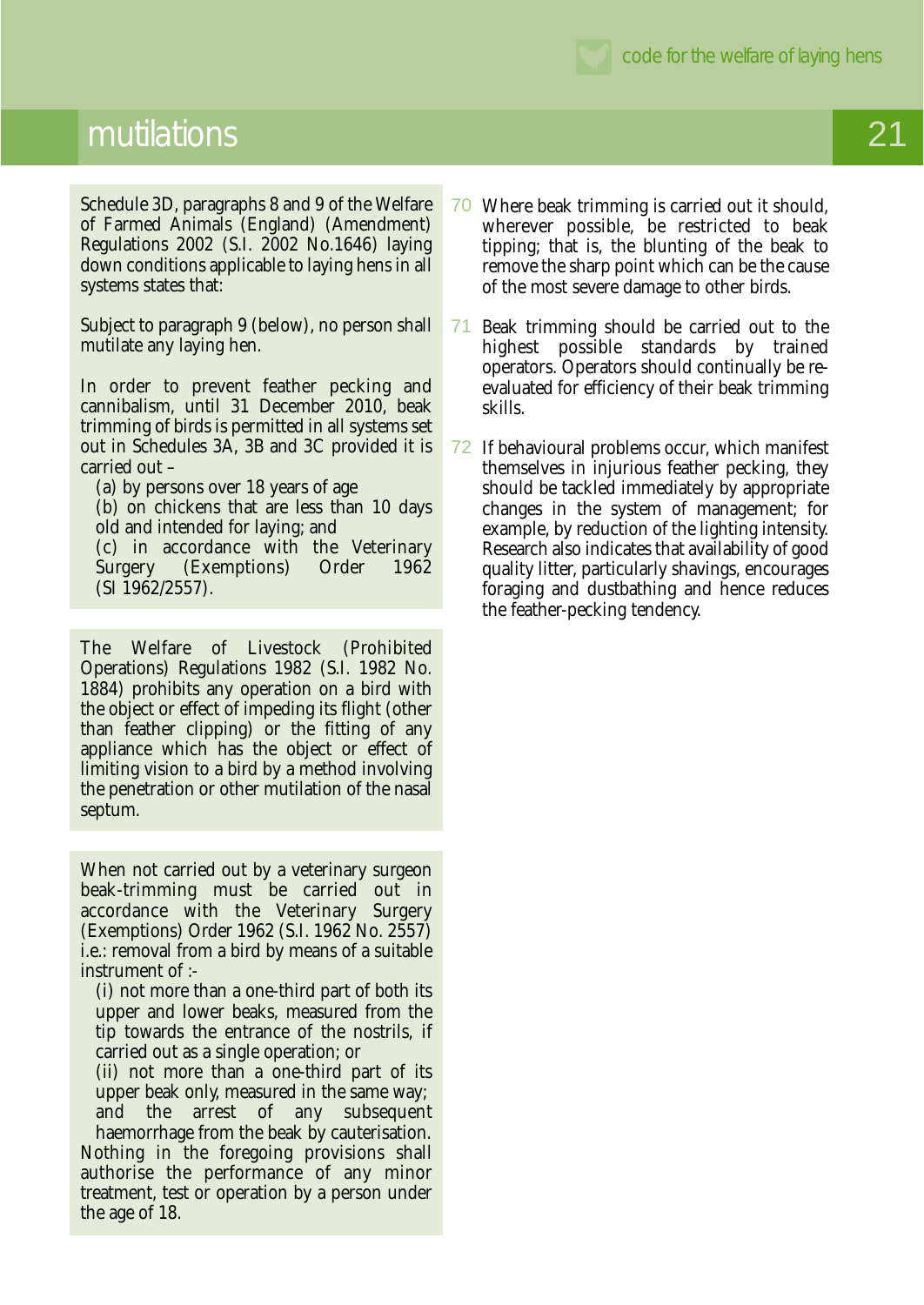# 22 breeding procedures

Schedule 1, paragraph 28 of the Welfare of Farmed Animals (England) Regulations 2000 (S.I. 2000 No. 1870) states that:

- Subject to sub-paragraph (2) (below), natural or artificial breeding or breeding procedures which cause, or are likely to cause, suffering or injury to any of the animals concerned shall not be practised.

- Sub-paragraph (1) (above) shall not preclude the use of natural or artificial breeding procedures that are likely to cause minimal or momentary suffering or injury or that might necessitate interventions which would not cause lasting injury.

Schedule 1, paragraph 29 states that:

- No animals shall be kept for farming purposes unless it can reasonably be expected, on the basis of their genotype or phenotype, that they can be kept without detrimental effect on their health or welfare.

73 When considering the establishment or replacement of a flock, the choice of hybrid should be made with the aim of reducing the risk of welfare and health problems.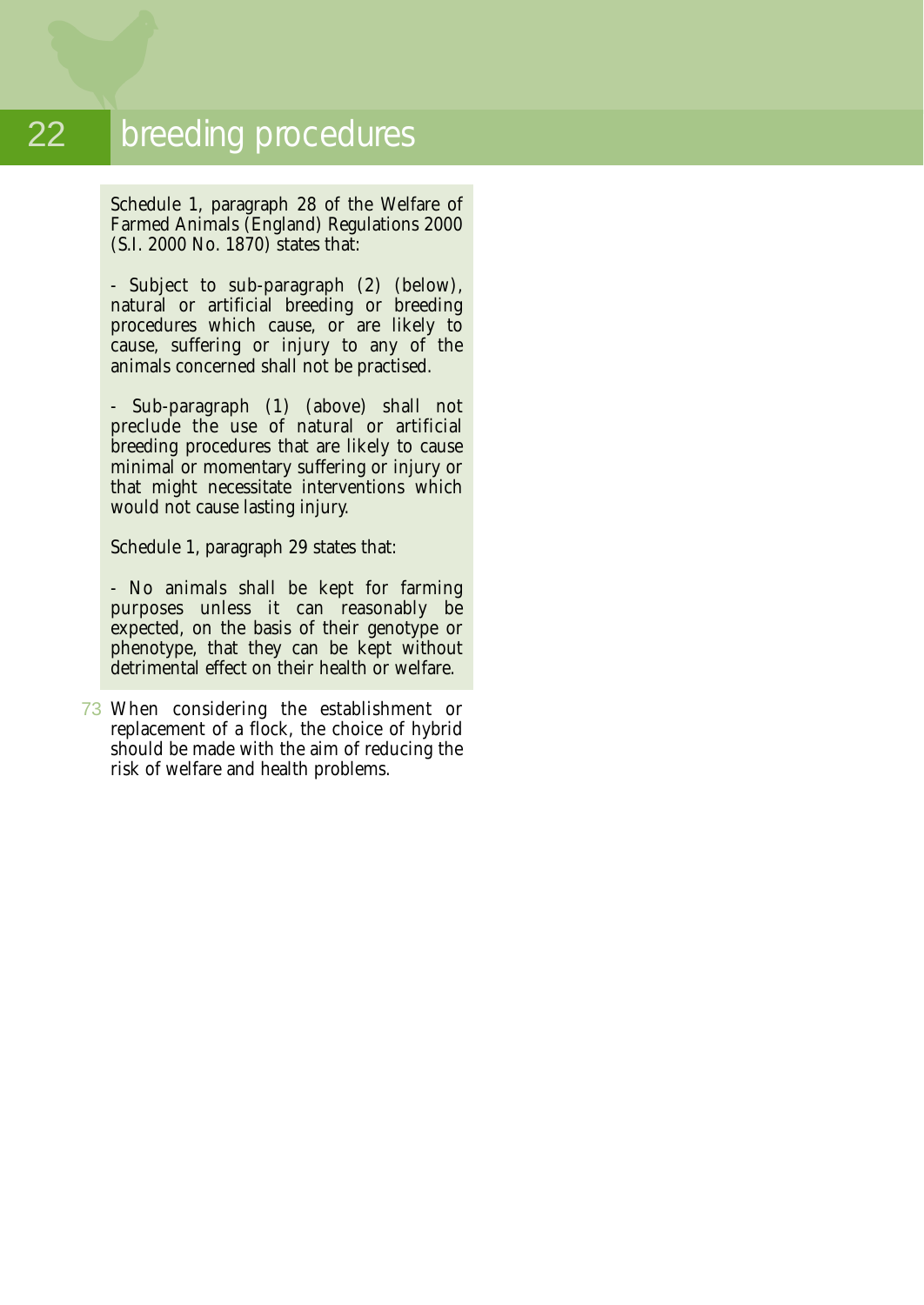# catching and transport

The Welfare of Animals (Transport) Order 1997 (S.I. 1997 No. 1480) covers the transport of animals, including birds. Among other requirements:

Article 4 states that: no person shall transport any animal in a way which causes or is likely to cause injury or unnecessary suffering to that animal.

Article 6 states that no person shall transport any animal unless: -

(a) it is fit for its intended journey, and

(b) suitable provision has been made for its care during the journey and on arrival at the place of destination.

For these purposes an animal shall not be considered fit for its intended journey if it is ill, injured, infirm or fatigued, unless it is only slightly injured, ill, infirm or fatigued and the intended journey is not likely to cause it unnecessary suffering.

Article 10(1) requires that any person transporting animals shall ensure that the animals are transported without delay to their place of destination.

Article 10(2) requires that in the case of animals transported in a receptacle, any person in charge of the animals shall ensure that they are not caused injury or unnecessary suffering while they are in the receptacle either waiting to be loaded on to the means of transport or after they have been unloaded.

Schedule 3 (Part I) requires that means of transport and receptacles shall be constructed, maintained, operated and positioned to provide adequate ventilation and air space. Receptacles in which animals are carried shall be constructed and maintained so that they allow for appropriate inspection and care of the animals. Receptacles in which animals are carried shall be of such a size as to protect the animals from injury and unnecessary suffering during transport. Receptacles in which birds are transported shall be constructed and maintained so that they prevent any protrusion of the heads, legs or wings from them.

- 74 Birds should not be deprived of feed or water before transport; however, feed, but not water, may be withheld for up to 12 hours prior to slaughter. This period of 12 hours must be an inclusive period to include the catching, loading, transport, lairaging and unloading time prior to slaughter.
- 75 Every effort should be made to co-ordinate collection times with production requirements at the slaughterhouse, in order to limit the time birds are held in containers before and after transport.
- 76 Before de-populating houses, any hindrance from fixtures and fittings, especially sharp edges and protrusions, must be removed. Care must be taken in catching birds in order to avoid panic and subsequent injury to and smothering of the birds, for example by reducing the intensity of the light or using a blue light.
- Particular care should be taken when moving 77 birds within a house to ensure that no bird is injured by the equipment or handling process. The proper handling of birds requires skill, and it should be undertaken only by competent persons who have been appropriately trained. It should be carried out quietly and confidently, exercising care to avoid unnecessary struggling which could bruise or otherwise injure the birds. For catching birds in cages, they must be removed from the cage singly and to avoid injury or suffering and must be held by BOTH legs. The breast should be supported during removal from the cage. Loose-housed birds must be caught and held by BOTH legs to avoid injury or suffering.

78 In all systems, birds should only be carried by both legs and care taken to avoid hitting solid objects particularly if wings are flapping. They should not be carried by their wings, heads or necks. The number of birds carried will depend upon the size of the bird and the ability of the carrier but a maximum of 3 per hand must not be exceeded.

Distances birds are carried should be minimised, for example by bringing transport containers as close as possible to the birds.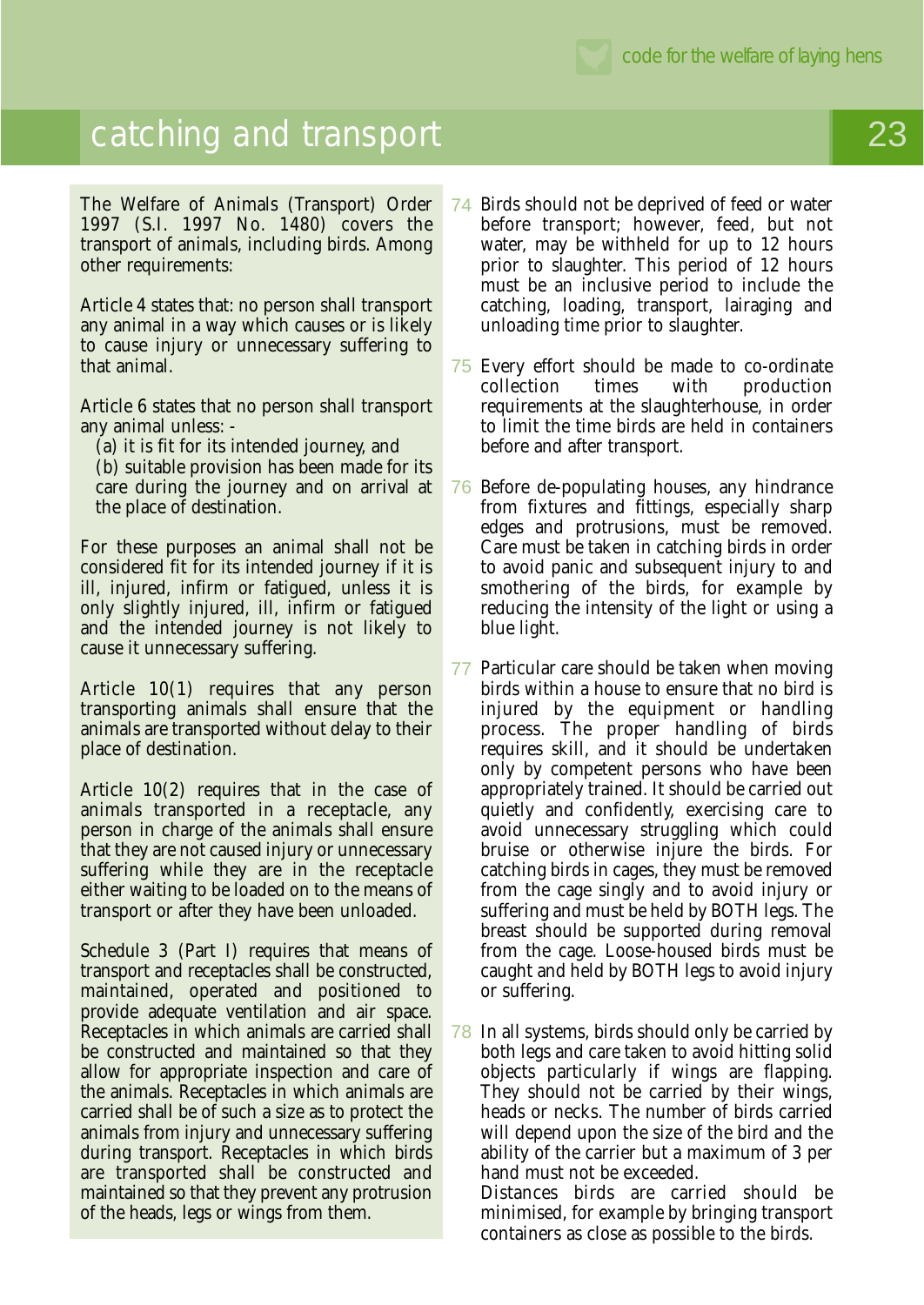#### 24

- 79 Transport containers with large openings should be used to avoid damage to the birds; the design, size and state of repair of any container used to carry birds should allow them to be put in, conveyed and taken out without injury.
- 80 During the time birds are held in the containers they should be protected from bad weather and excessively hot or cold conditions. They should not be allowed to become stressed (as indicated by prolonged panting) by being left in containers exposed to strong direct sunlight. Adequate ventilation for the birds is essential at all times.
- 81 Care should also be taken when crates are loaded on to vehicles, and in their transportation and unloading, to avoid physically shocking the birds.
- 82 Birds that cannot be transported because they are unfit to travel due to being ill, injured, infirm or fatigued should be given prompt veterinary treatment or humanely despatched on farm without delay.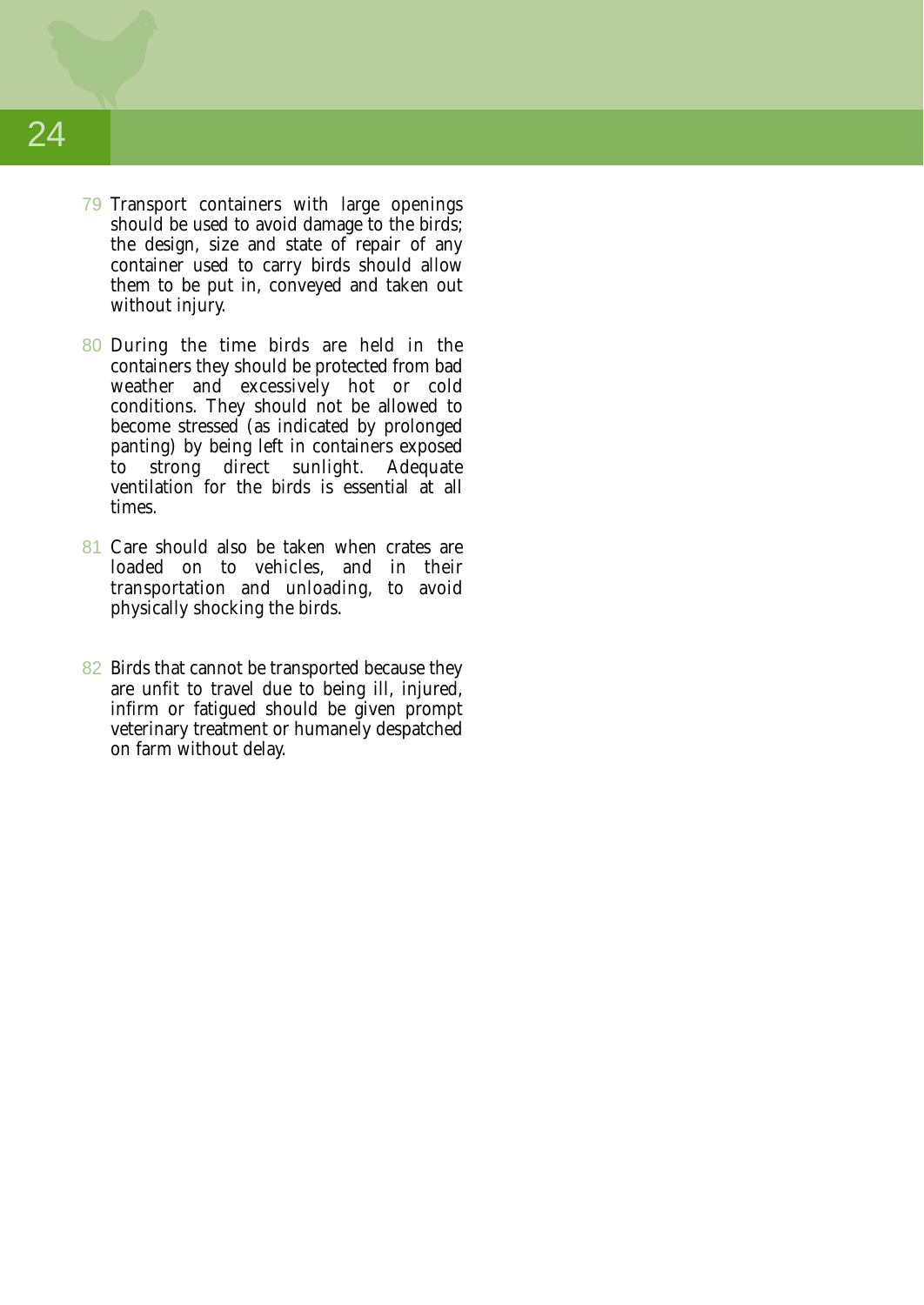# appendix 25

#### references

For labelling purposes only, Commission Regulation (EEC) No 1274/91 (OJ No L 121 of 16.5.91) as amended, requires that poultry enterprises must comply with the following minimum criteria in order to mark their small egg packs with the terms shown:

(a)"Free range eggs" must be produced in poultry establishments which satisfy at least the conditions specified in Article 4 of Directive 1999/74/EC with effect from the dates referred to in that Article and in which:

- hens have continuous daytime access to open-air runs, except in cases of temporary restrictions imposed by veterinary authorities;

- the open-air runs to which hens have access is mainly covered with vegetation and not used for other purposes except for orchards, woodland and livestock grazing if the latter is authorised by the competent authorities;

- the open-air runs must at least satisfy the conditions specified in Article 4 (1) (3) (b) (ii) of Directive 1999/74/EC whereby the maximum stocking density is not greater than 2,500 hens per hectare of ground available to the hens or one hen per 4m2 at all times and the runs are not extending beyond a radius of 150m from the nearest pophole of the building; an extension of up to 350m from the nearest pophole is permissible provided that a sufficient number of shelters and drinking troughs within the meaning of that provision are evenly distributed throughout the whole open-air run with at least four shelters per hectare

(b)"Barn eggs" must be produced in poultry establishments which satisfy at least the conditions specified in Article 4 of Directive 1999/74/EC with effect from the dates referred to in that Article.

(c)"Eggs from caged hens " must be produced in poultry establishments which satisfy at least:

- the conditions specified in Directive 88/166/EEC until 31.12.2002;

- the conditions specified in Article 5 of Directive 1999/74/EC as from 1.1.2003 until 31.12.2011, or:

- the conditions specified in Article 6 of Directive 1999/74/EC as from1.1.2002.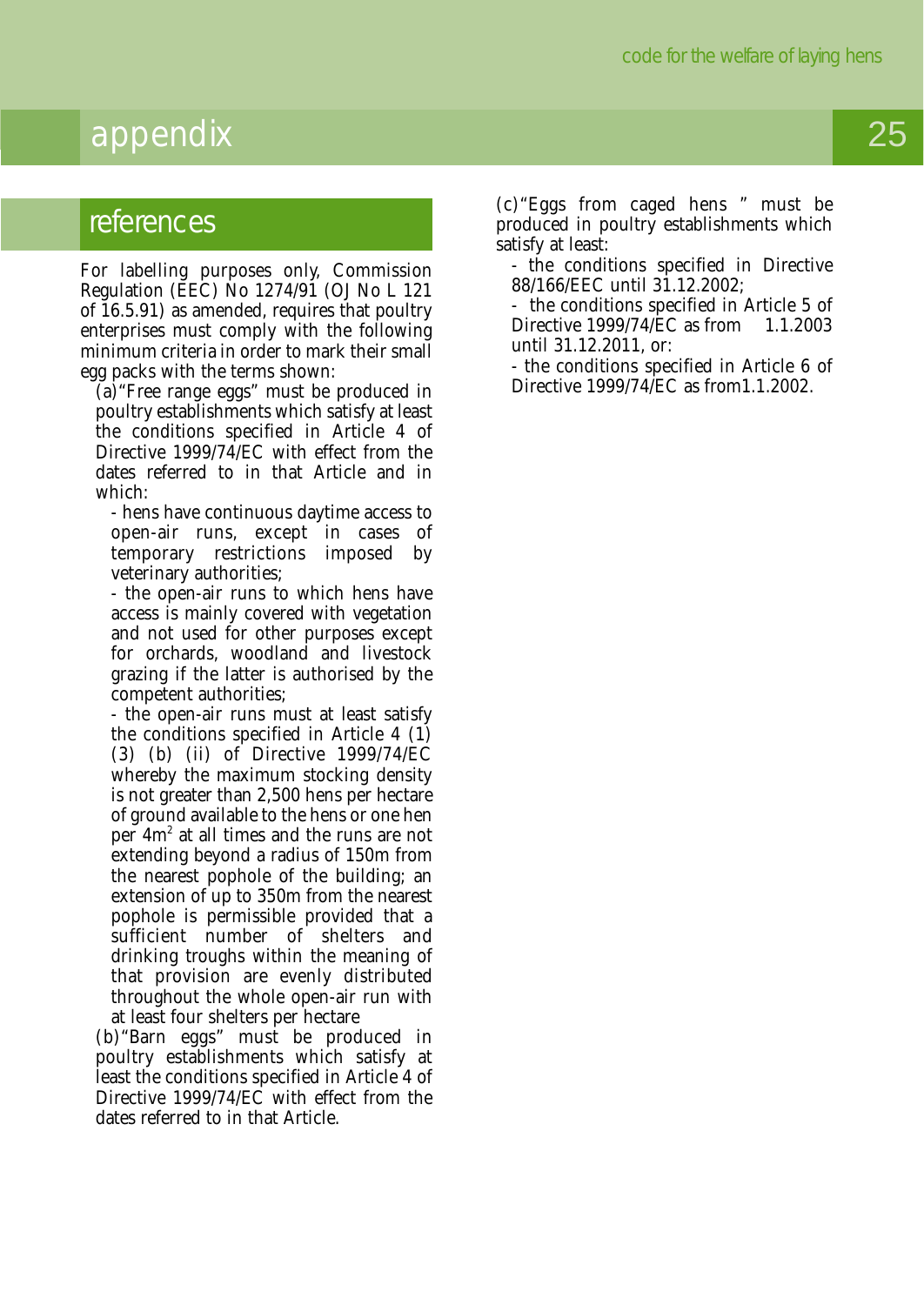#### useful publications

#### **Publications available from DEFRA**

| PB No. | <b>Title</b>                                                                        |  |
|--------|-------------------------------------------------------------------------------------|--|
| 0621   | Farm Fires: Advice on Farm Animal Welfare                                           |  |
| 1147   | <b>Emergencies on Livestock Farms</b>                                               |  |
| 1315   | Heat Stress in Poultry: solving the problem                                         |  |
| 1739   | <b>Poultry Litter Management</b>                                                    |  |
| 2594   | Explanatory Guide to the Welfare of Animals (Slaughter or Killing) Regulations 1995 |  |
| 2630   | Code of practice for the Prevention of Rodent Infestations in Poultry Flocks        |  |
| 3476   | Welfare of Poultry at Slaughter: A Pocket Guide                                     |  |
| 3724   | Guide to Alleviation of Thermal Stress in Poultry in Lairage                        |  |
| 6490   | The Welfare of Hens in Free Range Systems                                           |  |
| 1435   | A Guide to the Poultry Breeding Flocks and Hatcheries Order 1993                    |  |

Copies of the above publications can be obtained, free of charge, from: -

**DEFRA Publications Admail 6000 London SW1A 2XX Telephone Orders (for free publications) 0845 955 6000 Telephone Enquiries: 0845 955 6000 Email: defra@iforcegroup.com Website: http://www.defra.gov.uk**

**These publications are updated on a regular basis; for more information on the most current versions and new literature please contact DEFRA's Animal Welfare Division on 020 7904 6512**

Copies of the legislation quoted in the Code are available from The Stationery Office:

**TSO Publications Centre PO Box 29 Norwich NR3 1GN Telephone orders: 0870 600 5522 Email: book.enquiries@theso.co.uk Website: http://www.clicktso.com**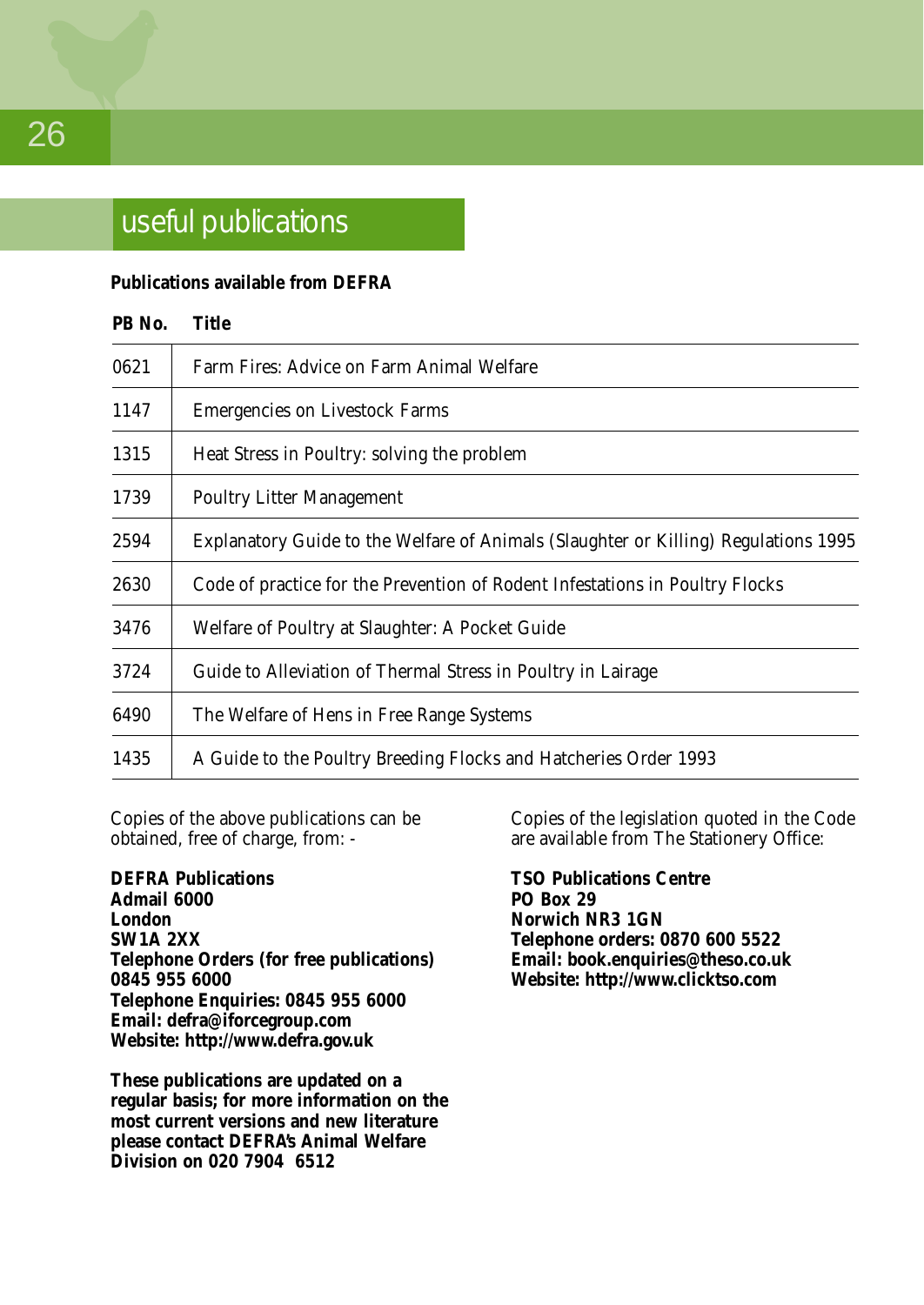

27

## further information

If you would like any further information or advice relating to this code please contact DEFRA's Animal Welfare Division on 020 7904 6512

Other useful information can be found in:

"Joint Industry Welfare Guide to the Handling of End of Lay Hens and Breeders".

The Humane Slaughter Association's Booklet: " The Practical Slaughter of Poultry – A Guide for the Small Producer" ISBN number 1 871561 167.

Available from www.defra.gov.uk/foodrin/poultry: Explanatory leaflet on the EC egg marketing standards regulations (Explanatory Leaflet EMR 1) Explanatory leaflet on the production methods for eggs marketed under the special marketing terms (Explanatory Leaflet EMR 14)

Available from www.defra.gov.uk/foodrin/poultry or www.europa.eu.int/eur-lex/en/lif/index.html: Consolidated version of Commission Regulation (EEC) No. 1274/91 (OJ No L 121 of 16.5.1991) as amended.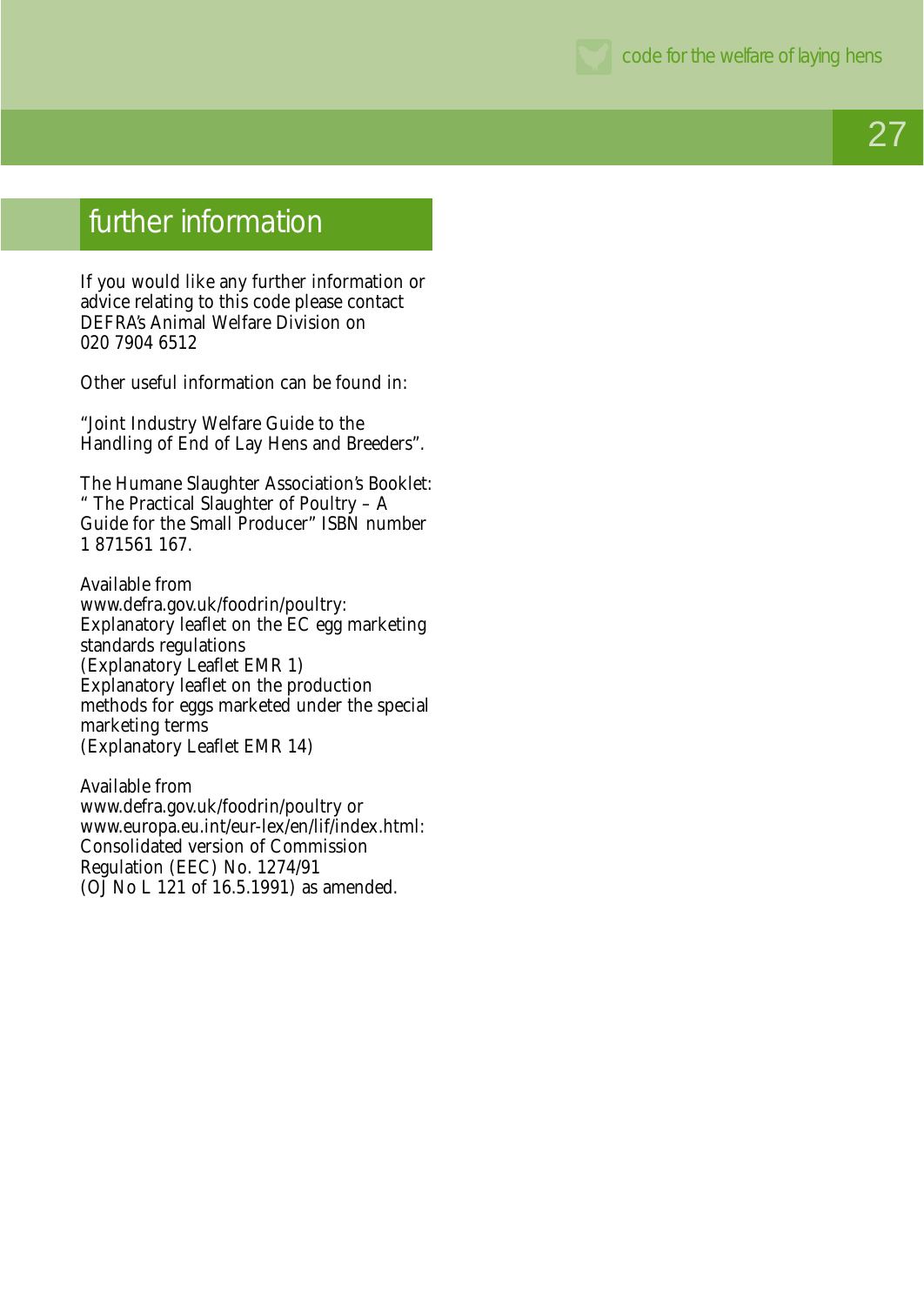